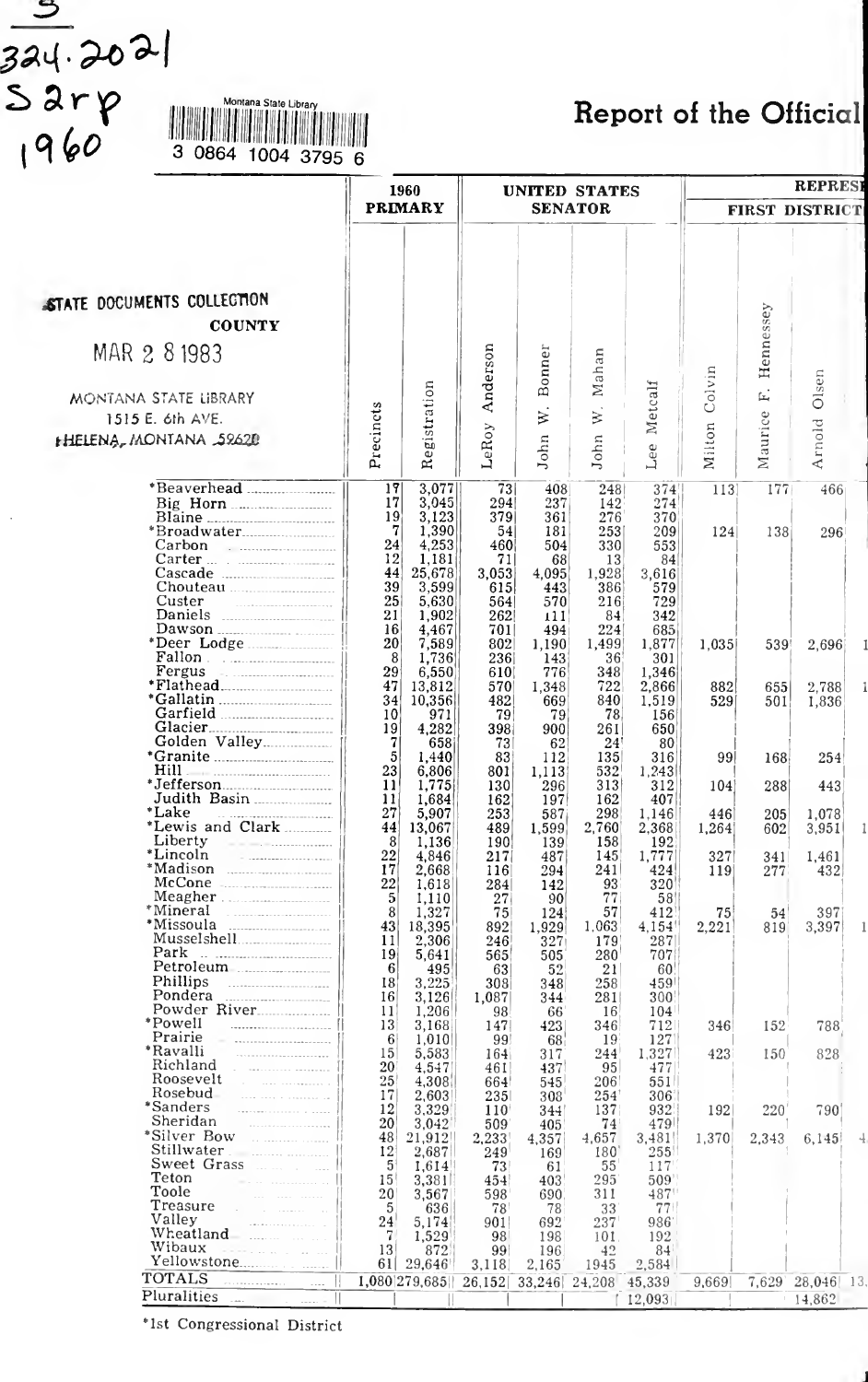## REPUBLICAN

# Report of the Official Canvass of the Vote Cast at the Primary Election Held in the State of Montana. June 7, <sup>1960</sup>

Compiled and Published from the Official Files of Frank Murray, Secretary of State, Helena, Montana.

| SEC'Y ATT'Y STATE R.R. & SUPT.<br>OF GEN-<br><b>GOVERNOR</b><br><b>PRIMARY</b><br>TRS.<br><b>STATE ERAL</b><br>SER. PUB I<br>Dist.<br>1st<br>2nd<br>Dist.<br>Crissey<br>Sarsfield<br>Montgomery<br>Ewart<br><b>COUNTY</b><br>Leuthold<br><b>COUNTY</b><br>Corner<br>Morrow<br>Shelden<br>Nutter<br>Babcock<br>Middlemas<br>Hinman<br>Battin<br>Gerard<br>Fjare<br>Martin<br>elch<br>Miller<br>۵<br>Wilson<br>Collins<br>$\left( \mathrm{Doc} \right)$<br>Registration<br>$\gtrsim$<br>4<br>◡<br>ς.<br>ゼ<br>E,<br>$\mathbf{L}_\mathbf{t}$<br>H<br>Ä<br>Z<br>Precincts<br>Sumner<br>H,<br>Eugene<br>Harriet<br>George<br>Donald<br>$\mathbf{z}$<br>∽.<br>Wesley<br>₹<br>Wayne<br>Albert<br>ames<br>James<br>Bruce<br>yin<br>$\mathbbmss{G}$<br>Edna<br>4<br>⊳<br>$_{\rm Fred}$<br>$_{\rm Tom}$<br>$\lim$<br>Lou<br>Dav.<br>$\ddot{\circ}$<br>$\overline{p}$ .<br>ュ<br>288<br>71<br>555<br>555<br>272<br>524<br> 43 <br> 15 <br>408<br>385<br>219<br>795<br>803<br>796<br>224<br>886<br>888<br>196<br>3,077<br>Beaverhead<br>17 <sub>1</sub><br>20 <sup>1</sup><br>621<br>379<br>551<br>130<br>66<br>842<br>146<br>209<br>837<br>828<br>517<br>262<br>17<br>909<br>826<br> 17 <br>3,045<br>923<br>Big Horn<br>Big Horn<br>290<br>35 <sup>2</sup><br>16 <sub>1</sub><br>508<br>366<br>275<br>106<br>175<br>15<br>-94<br>116<br>534<br>530<br>591<br>537<br>594<br>3,123<br> 389 <br>Blaine<br>19 <sup>°</sup><br>Blaine<br>152<br>31<br> 101 <br>146<br>183<br>127<br>56<br>72<br>19<br>$\vert 5 \vert$<br>110<br>263<br>257<br>89<br>295<br>296<br>299<br>1,390<br>140<br>Broadwater<br>Broadwater<br>. <b>.</b><br>654<br>28<br>28<br>920<br>664<br>450<br>155<br>218<br>965<br>299<br>12<br>138<br>912<br>1,015<br>873<br>639<br>995<br>4,253<br> 24 <br>Carbon<br>Carbon<br>$\left  \frac{74}{5} \right $<br>229<br>60<br>-6.<br>266<br>165<br>241<br>48<br>267<br>141<br> 11 <br>299<br>327<br>1,181<br>168<br>311<br>265<br> 12 <br>Carter<br>Carter<br>173<br>2,363<br>2,682<br>1,980<br>771<br>977<br>138<br>2,180<br>123<br>3,070<br>3,266<br>3,879<br>2,421<br>l,452)<br>540<br>3,848<br>4,248<br>44<br>25,678<br>Cascade<br>Cascade<br>.<br>20 <sup>1</sup><br>483<br>541<br>167<br>126<br>202<br>107<br>248<br>532<br>11<br>19.<br>-524<br>612<br>558<br>39<br>3,599<br>437<br>-83<br>610<br>Chouteau<br>Chouteau<br>983<br>158<br>162<br>76<br>20 <sup>1</sup><br>842<br>25 <sub>2</sub><br>334<br>1,487<br>1,501<br>1,402<br>1,511<br>1,622<br>5,630<br>801<br>579<br>43<br>1,459<br>1,640<br>Custer<br>103<br> 21 <br>299<br>295<br>179<br>78<br>201<br>80<br>11<br>80<br>309<br>308<br>360<br> 302 <br>361<br>1,902<br>-31<br>-94<br><b>Daniels</b><br>Daniels<br>299<br>706<br>75<br>29<br>335<br> 43 <br>806<br>786<br>104<br>802<br>806<br>803<br>412<br>172<br>911<br>14<br>919<br>4,467<br>16 <sup>1</sup><br>Dawson<br>Dawson<br>25<br>237<br>270<br>25 <sub>1</sub><br> 22 <br>48<br>313<br>157<br>192<br>424<br>241<br>114<br>116<br>$\frac{424}{359}$<br>78<br>129<br>469<br>446<br>483<br>20<br>7,589<br>Deer Lodge<br>*Deer Lodge.<br>. <b>.</b><br>50<br>$\vert$ 2<br>273<br>70<br>377<br>151<br>238<br>-79 <br>20<br>96<br>317<br>345<br>8 <sup>′</sup><br>239<br>$-41$<br>328<br>379<br>1,736<br>Fallon<br>Fallon.<br>-------------------------<br>776<br>248<br>$ 30\rangle$<br>591<br>318<br>28<br>393<br>1,308<br>832<br>486<br>1,305<br>1,320<br>358<br>1,465<br>1,346<br>1,485<br>616<br>29<br>6,550<br>Fergus<br>Fergus<br>244<br>85 <sup>2</sup><br>1,365<br>1,429<br>2,012<br>1,514<br>1,306<br>740<br>1,171<br>3,115<br>1,267<br>1,286<br>643<br>3,050<br>3,302<br>47 <sup>°</sup><br>616<br>3,003<br>3,173<br>13,812<br><b>140</b><br>Flathead<br>*Flathead<br>825<br>1,251<br>1,380<br>1,972<br>1,508<br>2,796<br>560<br>1,532<br>74<br>314<br>1,362<br>704<br>1,046<br>2,790<br>3,155<br>2,917<br>108<br>3,196<br>541<br>10,356<br>34 <sup>1</sup><br>Gallatin<br>*Gallatin.<br>100<br>153<br>186<br>-178<br> 198 <br>125<br>35<br>-90<br> 12 <br>41<br>-47<br>193<br>236<br>197<br>236<br>971<br>Garfield<br>10.<br>Garfield<br>572<br>29<br>580<br>383<br>576<br>322<br>192<br>221<br>571<br>638<br>136<br>29<br>143<br>219<br>648<br>19<br>4,282<br>374<br>6<br>Glacier<br>Glacier<br>12<br>188<br>137<br>47<br>$-41$<br> 34 <br>183<br>209<br>183<br>658<br>39<br>95<br>135<br>184<br>215<br>145<br>Golden Valley<br>Golden Valley<br>157<br>$\frac{22}{28}$<br>22<br>122<br>203<br>124<br>66<br>295<br>338<br>20<br>264<br>166<br>133<br>291<br>303<br>337<br>65<br>163<br>$10^{\circ}$<br>1,440<br>5 <sup>1</sup><br>'Granite<br>Granite<br>927<br>923<br>117<br>269<br>683<br>527<br>242<br>273<br>928<br>23<br>699<br>67<br>15<br>506<br>1,081<br>963<br>1,121<br>6,806<br>Hill<br>Hill <b>Hill Experience International Property</b><br>16<br>78<br>25<br>134<br>91<br>63<br>227<br>217<br>227<br>37<br>135<br>-79 <br>62<br>11<br>165<br>-87<br>241<br>1,775<br>242<br>11<br>6<br>Jefferson<br>'Jefferson<br>322<br>62 <sub>1</sub><br> 42 <br>319<br>197<br>210<br>313<br>69<br>33<br>80<br>329<br>247<br>8<br>199<br>351<br>363<br>Judith Basin<br>1,684<br>Judith Basin<br> 11 <br>879<br>173<br>57<br>529<br>619<br>379<br>1,532<br>138<br>36<br>972<br> 774 <br>653<br>584<br>1,527<br>1,657<br>27<br>615<br>1,528<br>1,680<br>5,907<br>411<br>Lake<br>'Lake.<br>856<br>200<br>1,263<br>569<br>226<br>146<br>1,659<br>1,787<br>519<br>703<br>132<br>1,506<br>2,514<br>2,501<br>2,857<br>2,879<br>2,823<br>931<br>1,094<br>Lewis and Clark<br>*Lewis and Clark.<br>13,067<br>44<br>126<br>122<br>157<br>20<br>$\vert$ 2<br>30 <sup>°</sup><br>54<br>131<br>$\lceil 126 \rceil$<br> 12 <br>56<br>62<br> 132 <br>160<br>142<br>1,136<br>Liberty<br>47<br>177<br>179<br>233<br>40<br> 17 <br>110<br>248<br>154<br>428<br>465<br>22<br>120<br>180<br>175<br>139<br>457<br>430<br>452<br>*Lincoln.<br>87<br>Lincoln<br>4,846<br>295<br>61<br>320<br>78<br>$212^{1}$<br>74<br>17<br>185<br>379<br>167<br>685<br>680<br>17<br> 18 <br>536<br>383<br>761<br>675<br>740<br>2,668<br>514<br>Madison<br>*Madison *<br>165<br>227<br>$\frac{22}{5}$<br>108<br>13<br>293'<br>236<br>45<br>296<br>303<br>243<br>10 <sup>1</sup><br>-66'<br>344<br>285<br>359<br>McCone.<br>1,618<br>-14<br>$\left 4\right $<br>McCone<br>254<br>76<br>71<br>442<br>313<br>271<br>90<br>441<br>438<br>469<br>Meagher<br>18<br> 13 <br>150<br>517<br>516<br>266<br>1,110<br>141<br>Meagher<br>130<br>-19  <br>51<br>-82<br>57<br>165<br>182<br>192<br>35<br>56<br>15 <sup>1</sup><br>$\sqrt{2}$<br>129<br>-87<br>193<br>Mineral)<br>1,327<br> 13 <br>-44<br>-169<br>-83<br>Mineral<br>275<br>2,586<br>385<br>1,646<br>1,957<br>$\begin{bmatrix} 992 \\ 94 \end{bmatrix}$<br> 116 <br>2,517<br>3,873<br>4,222<br>Missoula<br>162<br>1,102<br>2,591<br>644<br>3,844<br>4,183<br>3,813<br>43.<br>18,395<br>878<br>1,991<br>Missoula<br>20<br>350<br>248<br>477<br>476<br>496<br>545<br>Musselshell<br>114<br>89<br>361<br>86<br>-472<br>546<br>2,306<br>376<br>-12<br>6<br>Musselshell<br> 11 <br>86<br> 17 <br>384<br>883<br>110<br>1,448<br>1,384<br>423<br>683<br>661<br>1,489<br>1,481<br>1,685<br>Park .<br>598<br>1,489<br>1,659<br>19 <sup>°</sup><br>5,641<br>150<br>Park<br>106<br>28<br>-94<br>-46<br>59<br> 23 <br>$39^{1}$<br>107<br>105<br>126<br>87<br>-21<br>$\overline{4}$<br>$\Omega$<br>116<br>Petroleum<br>Petroleum<br>495<br>114<br>557<br>204<br>20 <sup>1</sup><br>117<br>19<br>357<br>339<br>297<br>86<br>213<br>531<br>534<br>3,225<br>10 <sup>1</sup><br>634<br> 18 <br>344<br>641<br>Phillips<br>569<br>3,126<br>$ 319\rangle$<br>46<br>10<br>53<br><sup>13</sup><br>$12^{\circ}$<br>341<br>264<br>179<br>169<br>101<br> 121 <br>353<br>357<br>396<br>351<br>404<br>Pondera<br>16.<br>Pondera<br><br>325<br>379<br>Powder River<br>92<br> 17 <br>404<br>68<br>391<br>306<br>-8<br>112<br>$13^{\circ}$<br>209<br>356<br>61<br>444<br>378<br>464<br>11 <sup>1</sup><br>1,206<br>280<br>$-44$<br>26 <br>56<br>241<br>186<br>496<br>35<br>209<br>442<br>142<br>173<br>503<br>570<br>Powell<br> 13 <br>3,168<br>190<br>136<br>245<br>506<br>562.<br>"Powell"<br>320<br>302<br>321<br>-70<br>16<br>133<br>19)<br>$\overline{5}$<br>218<br>210<br>-781<br>Prairie<br>184<br>266<br>47<br>356<br>309<br>389<br>1,010<br>-6<br>Prairie.<br>816<br>472<br>132<br>27<br> 41 <br>229<br>1,202<br>1,217<br>Ravalli<br>15 <sup>1</sup><br>357<br>646<br> 81 <br>837<br>1,220<br>1,297<br>342<br>594<br>621<br>435<br>1,334<br>'Ravalli.<br>5,583<br>67<br>61<br>369<br>33<br>318<br>1,206<br><b>20</b><br>791<br>199<br>1,198<br>119<br>1,525<br>831<br>219<br>1,206<br>1,387<br>Richland<br>4,547<br>1,343<br>Richland<br>1,187<br> 17 <br>$\frac{25}{17}$<br>273<br>184<br>697<br>220<br>792<br>380<br>24<br>10 <sup>1</sup><br>709<br>206<br>697<br>711<br>370<br>198<br>Roosevelt<br>Roosevelt<br>4,308<br>707<br>834<br>145<br>69<br>365<br>514<br>296<br>99<br>534<br>Rosebud<br>Rosebud<br>2,603<br>342<br>$91^{\circ}$<br>14<br>367<br>131<br>539<br>593<br>539<br>615<br>264<br>25<br>189<br>43<br>21<br>249<br>90<br>266<br>246<br>433<br>459<br> 12 <br>3,329<br>105<br>168<br>161<br> 74 <br>156<br>492<br>493<br>Sanders<br>'Sanders :<br>445<br>22<br> 21 <br>92<br>84<br>353<br>386<br>72<br>356<br>365<br>Sheridan<br>Sheridan<br>20 <sup>1</sup><br>234<br>-98<br>242<br>-97<br>407<br>372<br>403<br>3,042<br>.<br>333<br>256<br>142<br>666<br>131<br>127<br>113<br>620<br>1,223<br>Silver Bow<br>48<br>658<br>1,418<br>850<br>$380^{\circ}$<br>1,469<br>1,484<br>1,656<br>463<br>1,488<br>1,631<br>*Silver Bow…<br>21,912<br>17<br> 32 <br>627<br>402<br>804<br>113<br>835<br>138<br>962<br>809<br>Stillwater<br> 12 <br>-98<br>193<br>932<br>786<br>2,687<br><sup>13</sup><br>614<br>917<br>Stillwater<br>277<br>77<br> 11 <br>689<br>580<br>195<br>679<br>635<br>Sweet Grass<br>411<br>161<br>756<br>5 <sup>1</sup><br>740<br>-58<br>720<br>1,614<br>634<br>222<br>59<br> 8 <br>708<br>443<br>408<br>684<br>Teton<br>-171<br>362<br>139<br>688<br>788<br>15 <sub>1</sub><br>3,381<br>670<br>110<br>709<br>756<br>Teton<br>335<br>475<br>472<br> 11 <br>22<br>249<br><b>20</b><br>118<br>465<br>281<br>102<br>124<br>.Toole<br>3,567<br>349<br>534<br>551<br>Toole…<br>-89 <br>470<br>127<br>126<br>110<br>-49<br>22<br>-79<br>14<br>$\vert 3 \vert$<br>$\vert 4 \vert$<br>106<br>131<br>148<br>151<br>636<br>-69<br> 18 <br>123<br>Treasure<br>62<br>608<br>355<br>397<br>24<br>20 <sub>l</sub><br>149<br>14<br>397<br>617<br>572<br>5,174<br>399<br>126<br>106<br>179<br>601<br>680<br>674<br>Valley<br>435<br>349<br>250<br>90<br><b>183</b><br>118<br>435<br>Wheatland<br>Wheatland<br>317<br>-61<br>54<br>115<br>435<br>494<br>479<br>1,529<br> 80 <br>$\mathbf{D}$<br>450<br>182<br>102<br>132<br>181<br>33 <sup>°</sup><br>59<br><b>13</b><br>6<br> 138 <br>20<br> 192 <br>194<br>Wibaux<br>872<br>110<br>174<br>163<br>Wibaux.<br>13 <sup>°</sup><br>48<br>8,318<br>4,505<br>5,381<br>1,290<br>533<br>226<br>7,358<br>8,313<br>Yellowstone.<br>1,035<br>1,052<br>8,613<br>8,957<br>2871<br>8,034<br>8,884<br>61 29,646 <br>4,415<br>3,387<br>$1,842$   10,077 <br>2,400 10,894 31,512 32,538 33,099<br>2,804 13,527<br>34,007 11,341 14,187 53,255<br>$53,269$ $59,221$<br>25,899 17,932<br>53,861   59,593 |                                  |  |       |  |  |  |  |  |  |  |        |
|----------------------------------------------------------------------------------------------------------------------------------------------------------------------------------------------------------------------------------------------------------------------------------------------------------------------------------------------------------------------------------------------------------------------------------------------------------------------------------------------------------------------------------------------------------------------------------------------------------------------------------------------------------------------------------------------------------------------------------------------------------------------------------------------------------------------------------------------------------------------------------------------------------------------------------------------------------------------------------------------------------------------------------------------------------------------------------------------------------------------------------------------------------------------------------------------------------------------------------------------------------------------------------------------------------------------------------------------------------------------------------------------------------------------------------------------------------------------------------------------------------------------------------------------------------------------------------------------------------------------------------------------------------------------------------------------------------------------------------------------------------------------------------------------------------------------------------------------------------------------------------------------------------------------------------------------------------------------------------------------------------------------------------------------------------------------------------------------------------------------------------------------------------------------------------------------------------------------------------------------------------------------------------------------------------------------------------------------------------------------------------------------------------------------------------------------------------------------------------------------------------------------------------------------------------------------------------------------------------------------------------------------------------------------------------------------------------------------------------------------------------------------------------------------------------------------------------------------------------------------------------------------------------------------------------------------------------------------------------------------------------------------------------------------------------------------------------------------------------------------------------------------------------------------------------------------------------------------------------------------------------------------------------------------------------------------------------------------------------------------------------------------------------------------------------------------------------------------------------------------------------------------------------------------------------------------------------------------------------------------------------------------------------------------------------------------------------------------------------------------------------------------------------------------------------------------------------------------------------------------------------------------------------------------------------------------------------------------------------------------------------------------------------------------------------------------------------------------------------------------------------------------------------------------------------------------------------------------------------------------------------------------------------------------------------------------------------------------------------------------------------------------------------------------------------------------------------------------------------------------------------------------------------------------------------------------------------------------------------------------------------------------------------------------------------------------------------------------------------------------------------------------------------------------------------------------------------------------------------------------------------------------------------------------------------------------------------------------------------------------------------------------------------------------------------------------------------------------------------------------------------------------------------------------------------------------------------------------------------------------------------------------------------------------------------------------------------------------------------------------------------------------------------------------------------------------------------------------------------------------------------------------------------------------------------------------------------------------------------------------------------------------------------------------------------------------------------------------------------------------------------------------------------------------------------------------------------------------------------------------------------------------------------------------------------------------------------------------------------------------------------------------------------------------------------------------------------------------------------------------------------------------------------------------------------------------------------------------------------------------------------------------------------------------------------------------------------------------------------------------------------------------------------------------------------------------------------------------------------------------------------------------------------------------------------------------------------------------------------------------------------------------------------------------------------------------------------------------------------------------------------------------------------------------------------------------------------------------------------------------------------------------------------------------------------------------------------------------------------------------------------------------------------------------------------------------------------------------------------------------------------------------------------------------------------------------------------------------------------------------------------------------------------------------------------------------------------------------------------------------------------------------------------------------------------------------------------------------------------------------------------------------------------------------------------------------------------------------------------------------------------------------------------------------------------------------------------------------------------------------------------------------------------------------------------------------------------------------------------------------------------------------------------------------------------------------------------------------------------------------------------------------------------------------------------------------------------------------------------------------------------------------------------------------------------------------------------------------------------------------------------------------------------------------------------------------------------------------------------------------------------------------------------------------------------------------------------------------------------------------------------------------------------------------------------------------------------------------------------------------------------------------------------------------------------------------------------------------------------------------------------------------------------------------------------------------------------------------------------------------------------------------------------------------------------------------------------------------------------------------------------------------------------------------------------------------------------------------------------------------------------------------------------------------------------------------------------------------------------------------------------------------------------------------------------------------------------------------------------------------------------------------------------------------------------------------------------------------------------------------------------------------------------------------------------------------------------------------------------------------------------------------------------------------------------------------------------------------------------------------------------------------------------------------------------------------------------------------------------------------------------------------------------------------------------------------------------------------------------------------------------------------------------------------------------------------------------------------------------------------------------------------------------------------------------------------------------------------------------------------------------------------------------------------------------------------------------------------------------------------------------------------------------------------------------------------------------------------------------------------------------------------------------------------------------------------------------------------------------------------------------------------------------------------------------------------------------------------------------------------------------------------------------------------------------------------------------------------------------------------------------------------------------------------------------------------------------------------------------------------------------------------------------------------------------------------------------------------------------------------------------------------------------------------------------------------------------------------------------------------------------------------|----------------------------------|--|-------|--|--|--|--|--|--|--|--------|
|                                                                                                                                                                                                                                                                                                                                                                                                                                                                                                                                                                                                                                                                                                                                                                                                                                                                                                                                                                                                                                                                                                                                                                                                                                                                                                                                                                                                                                                                                                                                                                                                                                                                                                                                                                                                                                                                                                                                                                                                                                                                                                                                                                                                                                                                                                                                                                                                                                                                                                                                                                                                                                                                                                                                                                                                                                                                                                                                                                                                                                                                                                                                                                                                                                                                                                                                                                                                                                                                                                                                                                                                                                                                                                                                                                                                                                                                                                                                                                                                                                                                                                                                                                                                                                                                                                                                                                                                                                                                                                                                                                                                                                                                                                                                                                                                                                                                                                                                                                                                                                                                                                                                                                                                                                                                                                                                                                                                                                                                                                                                                                                                                                                                                                                                                                                                                                                                                                                                                                                                                                                                                                                                                                                                                                                                                                                                                                                                                                                                                                                                                                                                                                                                                                                                                                                                                                                                                                                                                                                                                                                                                                                                                                                                                                                                                                                                                                                                                                                                                                                                                                                                                                                                                                                                                                                                                                                                                                                                                                                                                                                                                                                                                                                                                                                                                                                                                                                                                                                                                                                                                                                                                                                                                                                                                                                                                                                                                                                                                                                                                                                                                                                                                                                                                                                                                                                                                                                                                                                                                                                                                                                                                                                                                                                                                                                                                                                                                                                                                                                                                                                                                                                                                                                                                                                                                                                                                                                                                                                                                                                                                                                                                                                                                                                                                                                                                                                                                                                                                                                                                                                                                                                                                                                                                                                                      |                                  |  |       |  |  |  |  |  |  |  |        |
|                                                                                                                                                                                                                                                                                                                                                                                                                                                                                                                                                                                                                                                                                                                                                                                                                                                                                                                                                                                                                                                                                                                                                                                                                                                                                                                                                                                                                                                                                                                                                                                                                                                                                                                                                                                                                                                                                                                                                                                                                                                                                                                                                                                                                                                                                                                                                                                                                                                                                                                                                                                                                                                                                                                                                                                                                                                                                                                                                                                                                                                                                                                                                                                                                                                                                                                                                                                                                                                                                                                                                                                                                                                                                                                                                                                                                                                                                                                                                                                                                                                                                                                                                                                                                                                                                                                                                                                                                                                                                                                                                                                                                                                                                                                                                                                                                                                                                                                                                                                                                                                                                                                                                                                                                                                                                                                                                                                                                                                                                                                                                                                                                                                                                                                                                                                                                                                                                                                                                                                                                                                                                                                                                                                                                                                                                                                                                                                                                                                                                                                                                                                                                                                                                                                                                                                                                                                                                                                                                                                                                                                                                                                                                                                                                                                                                                                                                                                                                                                                                                                                                                                                                                                                                                                                                                                                                                                                                                                                                                                                                                                                                                                                                                                                                                                                                                                                                                                                                                                                                                                                                                                                                                                                                                                                                                                                                                                                                                                                                                                                                                                                                                                                                                                                                                                                                                                                                                                                                                                                                                                                                                                                                                                                                                                                                                                                                                                                                                                                                                                                                                                                                                                                                                                                                                                                                                                                                                                                                                                                                                                                                                                                                                                                                                                                                                                                                                                                                                                                                                                                                                                                                                                                                                                                                                                                      |                                  |  |       |  |  |  |  |  |  |  |        |
| Pluralities<br>561   19,820 <br>7,967<br>$817$  <br>Pluralities                                                                                                                                                                                                                                                                                                                                                                                                                                                                                                                                                                                                                                                                                                                                                                                                                                                                                                                                                                                                                                                                                                                                                                                                                                                                                                                                                                                                                                                                                                                                                                                                                                                                                                                                                                                                                                                                                                                                                                                                                                                                                                                                                                                                                                                                                                                                                                                                                                                                                                                                                                                                                                                                                                                                                                                                                                                                                                                                                                                                                                                                                                                                                                                                                                                                                                                                                                                                                                                                                                                                                                                                                                                                                                                                                                                                                                                                                                                                                                                                                                                                                                                                                                                                                                                                                                                                                                                                                                                                                                                                                                                                                                                                                                                                                                                                                                                                                                                                                                                                                                                                                                                                                                                                                                                                                                                                                                                                                                                                                                                                                                                                                                                                                                                                                                                                                                                                                                                                                                                                                                                                                                                                                                                                                                                                                                                                                                                                                                                                                                                                                                                                                                                                                                                                                                                                                                                                                                                                                                                                                                                                                                                                                                                                                                                                                                                                                                                                                                                                                                                                                                                                                                                                                                                                                                                                                                                                                                                                                                                                                                                                                                                                                                                                                                                                                                                                                                                                                                                                                                                                                                                                                                                                                                                                                                                                                                                                                                                                                                                                                                                                                                                                                                                                                                                                                                                                                                                                                                                                                                                                                                                                                                                                                                                                                                                                                                                                                                                                                                                                                                                                                                                                                                                                                                                                                                                                                                                                                                                                                                                                                                                                                                                                                                                                                                                                                                                                                                                                                                                                                                                                                                                                                                                                      | <b>TOTALS</b> .<br>1,080 279,685 |  | 5,261 |  |  |  |  |  |  |  | TOTALS |

\*Ist Congressional District

 $\frac{1}{\sqrt{2}}\left(\frac{1}{\sqrt{2}}\right)^{2}\left(\frac{1}{\sqrt{2}}\right)^{2}\left(\frac{1}{\sqrt{2}}\right)^{2}\left(\frac{1}{\sqrt{2}}\right)^{2}\left(\frac{1}{\sqrt{2}}\right)^{2}\left(\frac{1}{\sqrt{2}}\right)^{2}\left(\frac{1}{\sqrt{2}}\right)^{2}\left(\frac{1}{\sqrt{2}}\right)^{2}\left(\frac{1}{\sqrt{2}}\right)^{2}\left(\frac{1}{\sqrt{2}}\right)^{2}\left(\frac{1}{\sqrt{2}}\right)^{2}\left(\frac{1}{\sqrt{2}}\right)^{2}\left(\frac{1$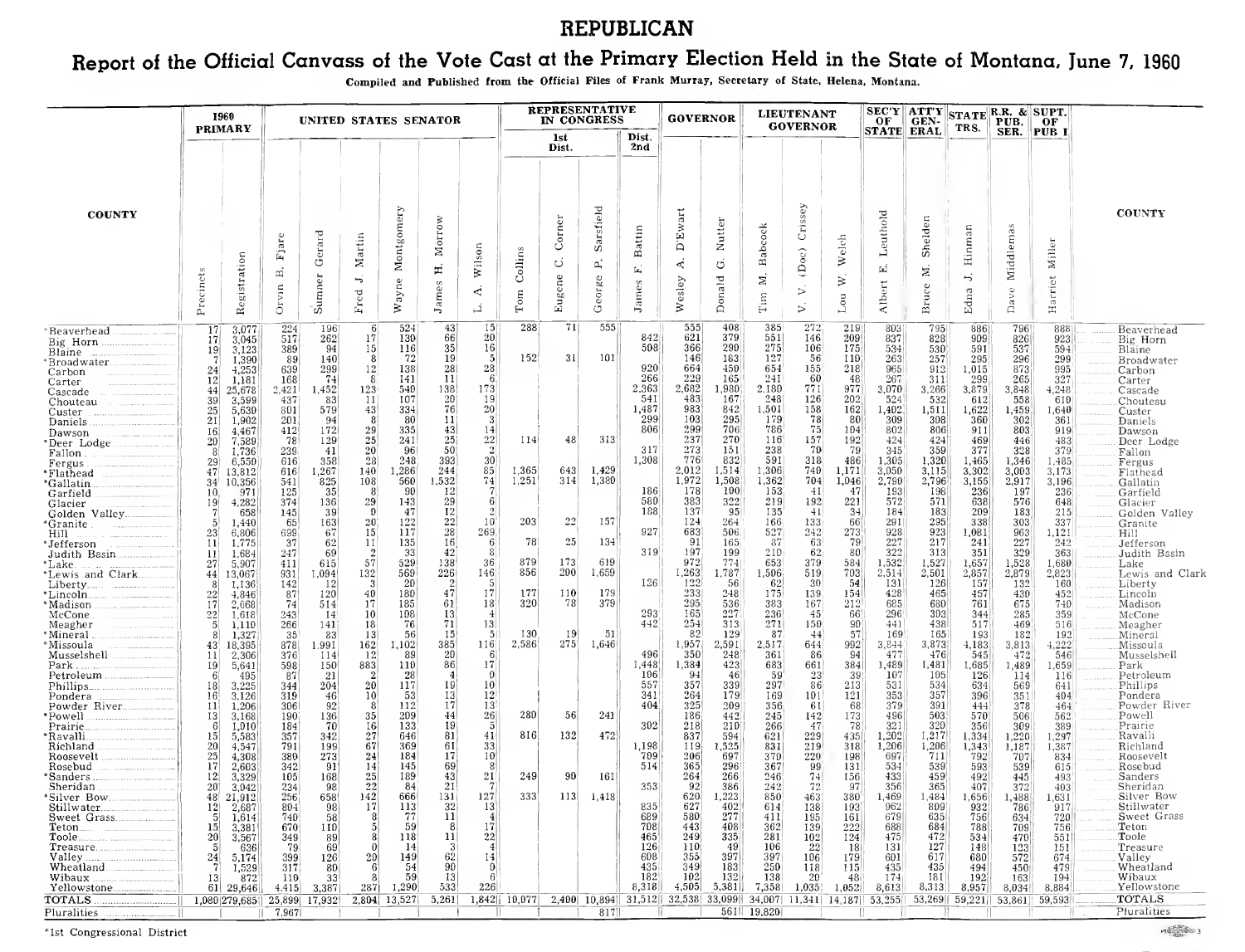### Non-Partisan Judicial

Report of the Official Canvass of the Vote Cast at the Primary Election Held in the State of Montana, June 7, 1960 (Exclusive of District Judges)

Compiled and published from the Official Files of Frank Murray,<br>Secretary of State, Helena, Montana.

|                                                                                      |              | 1960<br><b>PRIMARY</b>          |                        |                         |                                    | ASSOCIATE JUSTICE OF<br>THE SUPREME COURT |                       |                                     |
|--------------------------------------------------------------------------------------|--------------|---------------------------------|------------------------|-------------------------|------------------------------------|-------------------------------------------|-----------------------|-------------------------------------|
| <b>COUNTY</b>                                                                        | Precincts    | Registration                    | Doyle<br>Þ.<br>Stanley | Freebourn<br>Á<br>James | $_{\rm Hall}$<br>Cleveland         | Harrison<br>ن<br>John                     | Sutton<br>ಠ<br>Andrew | <b>COUNTY</b>                       |
|                                                                                      | 17           | 3,077                           | 205                    | 862                     | 150                                | 481                                       |                       | 161   Beaverhead                    |
| Big Horn                                                                             | 17           | 3,045                           | 205                    | 639                     | 118                                | 490                                       |                       | 285 L. Big Horn                     |
|                                                                                      | 19           | 3,123                           | 210                    | 666                     | 199                                | 625                                       |                       | $103$ . Blaine                      |
|                                                                                      | 7<br>24      | 1,390                           | 91<br>253              | 322<br>1,092            | 72                                 | 329<br>702                                |                       | 62 Broadwater                       |
|                                                                                      | 12           | 4,253<br>1,181                  | 119                    | 176                     | 213                                | 133                                       |                       | $350$ Carbon<br>31 Carter           |
|                                                                                      | 44           | 25,678                          | 798                    | 2,415                   | 43<br>4,154                        | 2,141                                     |                       |                                     |
|                                                                                      | 39           | 3,599                           | 214                    | 912                     | 370                                | 750                                       |                       |                                     |
|                                                                                      | 25           | 5,630                           | 857                    | 1,304                   | 224                                | 678                                       |                       |                                     |
|                                                                                      | 21           | 1,902                           | 88                     | 387                     | 107                                | 336                                       |                       | <sup>62</sup> Daniels<br>258 Dawson |
|                                                                                      | 16           | 4.467                           | 598                    | 1.001                   | 186                                | 597                                       |                       |                                     |
|                                                                                      | 20           | 7,589                           | 477                    | 3,391                   | 290                                | 756                                       |                       | 343   Deer Lodge                    |
|                                                                                      | 8<br>29      | 1,736                           | 116<br>363             | 358<br>1,816            | 53                                 | 329                                       |                       | 92 Fallon<br>410 Fergus             |
| Fergus                                                                               | 47           | 6,550<br>13,812                 | 2,602                  | 2,811                   | 370<br>635                         | 1,119<br>1,749                            |                       |                                     |
|                                                                                      | 34           |                                 |                        | 2,182                   | 406                                |                                           |                       | 591 Flathead<br>458 Gallatin        |
| *Gallatin<br>Garfield                                                                | 10           | 10,356                          | $\frac{723}{71}$       | 252                     | 23                                 | 1,635<br>174                              | 25                    | $\frac{1}{2}$ Garfield              |
|                                                                                      | 19           | 4,282                           | 514                    | 806                     | 370                                | 727                                       | 175                   | Glacier                             |
|                                                                                      | 7            | 658                             | 37                     | 163                     | 21                                 | 154                                       | 43                    | Golden Valley                       |
|                                                                                      | 5            | 1,440                           | 100                    | 467                     | 46                                 | 245                                       | 631                   |                                     |
|                                                                                      | 23<br>11     | 6,806                           | 581<br>142             | 1,797<br>582            | 480<br>78                          | 1,350<br>314                              | 239<br>681            | Hill<br>Jefferson                   |
| *Jefferson                                                                           | 11           | 1,775<br>1,684                  | 99                     | 488                     | 175                                | 288                                       | 73                    | Judith Basin                        |
|                                                                                      | 27           |                                 | 2,309                  | 694                     | 166                                | 549                                       | 145                   | <b>Lake</b> Lake                    |
|                                                                                      | 44           | 5,907<br>13,067                 | 813                    | 2,066                   | 657                                | 5,317                                     | 359                   | Lewis and Clark                     |
|                                                                                      | 8            | 1,136                           | 90                     | 300                     | 78                                 | 203                                       |                       |                                     |
|                                                                                      | 22           | 4,846                           | 795                    | 920                     | 167                                | 578                                       |                       | 236 Lincoln                         |
|                                                                                      | 17           | 2,668                           | 158                    | 890                     | 128                                | 417                                       |                       | 130   Madison                       |
| McCone<br>Meagher                                                                    | $^{22}$<br>5 | 1,618<br>1,110                  | 119<br>76              | 466<br>268              | 71                                 | 243<br>262                                | 80 <sup>2</sup><br>48 | McCone<br>Meagher                   |
|                                                                                      | 8            |                                 | 206                    | 281                     | 65<br>31                           | 162                                       | 59 <sup>1</sup>       | Mineral                             |
|                                                                                      | 43           |                                 | 3,871                  | 3,711                   | 885                                | 2.269                                     |                       |                                     |
|                                                                                      | 11           | $\frac{1,327}{18,395}$<br>2,306 | 95                     | 543                     | 104                                | 507                                       |                       | 198 Musselshell<br>312 Park         |
|                                                                                      | 19           | 5,641                           | 307                    | 1,517                   | 362                                | 831                                       |                       |                                     |
| Petroleum                                                                            | 6<br>18      | 495<br>3,225                    | 36                     | 128                     | 28                                 | 84                                        |                       | 16 Petroleum                        |
|                                                                                      | 16           | 3,126                           | 253<br>387             | 681<br>702              | $1\overline{2}\overline{7}$<br>280 | 576<br>583                                |                       | $90$ $\sim$ Phillips                |
| Powder River                                                                         | 11           | 1,206                           | 146                    | 213                     | 33                                 | 167                                       |                       | 124 Pondera<br>68 Powder River      |
|                                                                                      | 13           | 3,168                           | 250                    | 1,067                   | 160                                | 423                                       |                       |                                     |
|                                                                                      | 6            | 1,010                           | 116                    | 224                     | 21                                 | 122                                       |                       |                                     |
| *Ravalli                                                                             | 15           | 5,583                           | 642                    | 970                     | 192                                | 835                                       |                       |                                     |
| $\texttt{Roose}$ velt $\qquad \qquad$                                                | 20<br>25     | 4.547<br>4,308                  | 506<br>376             | 985<br>857              | 201<br>224                         | 724<br>802                                |                       |                                     |
|                                                                                      | 17           | 2,603                           | 253                    | 602                     | 89                                 | 375                                       |                       | 183 Roosevelt<br>161   Rosebud      |
|                                                                                      | 12           | 3,329                           | 454                    | 637                     | 123                                | 419                                       |                       | 142 Sanders                         |
| Sheridan                                                                             | 20           | 3,042                           | 173                    | 695                     | 110                                | 491                                       |                       |                                     |
|                                                                                      | 48           | 21,912                          | 843                    | 7,562                   | 728                                | 1.353                                     |                       |                                     |
| Stillwater.                                                                          | 12           | 2,687                           | 171                    | 717                     | 173                                | 420                                       |                       |                                     |
|                                                                                      | 5<br>15      | 1,614<br>3,381                  | 125<br>226             | 367<br>816              | 113<br>362                         | 287<br>630                                |                       | 96   Sweet Grass                    |
|                                                                                      | $^{20}$      | 3,567                           | 394                    | 829                     | 343                                | 572                                       |                       |                                     |
| $\textcolor{red}{\mathbf{Tr}}\textcolor{red}{\mathbf{e}}\textcolor{red}{\mathbf{s}}$ | 5            | 636                             | 37                     | 160                     | 31                                 | 89                                        |                       |                                     |
|                                                                                      | 24           | 5,174                           | 447                    | 887                     | 396                                | 1,380                                     |                       |                                     |
|                                                                                      | 7            | 1,529                           | 68                     | 316                     | 53                                 | 546                                       |                       |                                     |
|                                                                                      | 13           | 872                             | 56                     | 284                     | 65                                 | 101                                       |                       |                                     |
|                                                                                      | 61           | 29,646                          | 1,550                  | 2,687                   | 1,641                              | 2,919                                     |                       |                                     |
|                                                                                      |              | 1,080 279,685                   | 25,811                 | 58,931                  | 16,990                             | 41,338                                    |                       | 13,418    TOTALS                    |
|                                                                                      |              |                                 |                        | 33,120                  |                                    | 15,527                                    |                       | <u>II. mais Pluralities</u>         |

\*1st Congressional District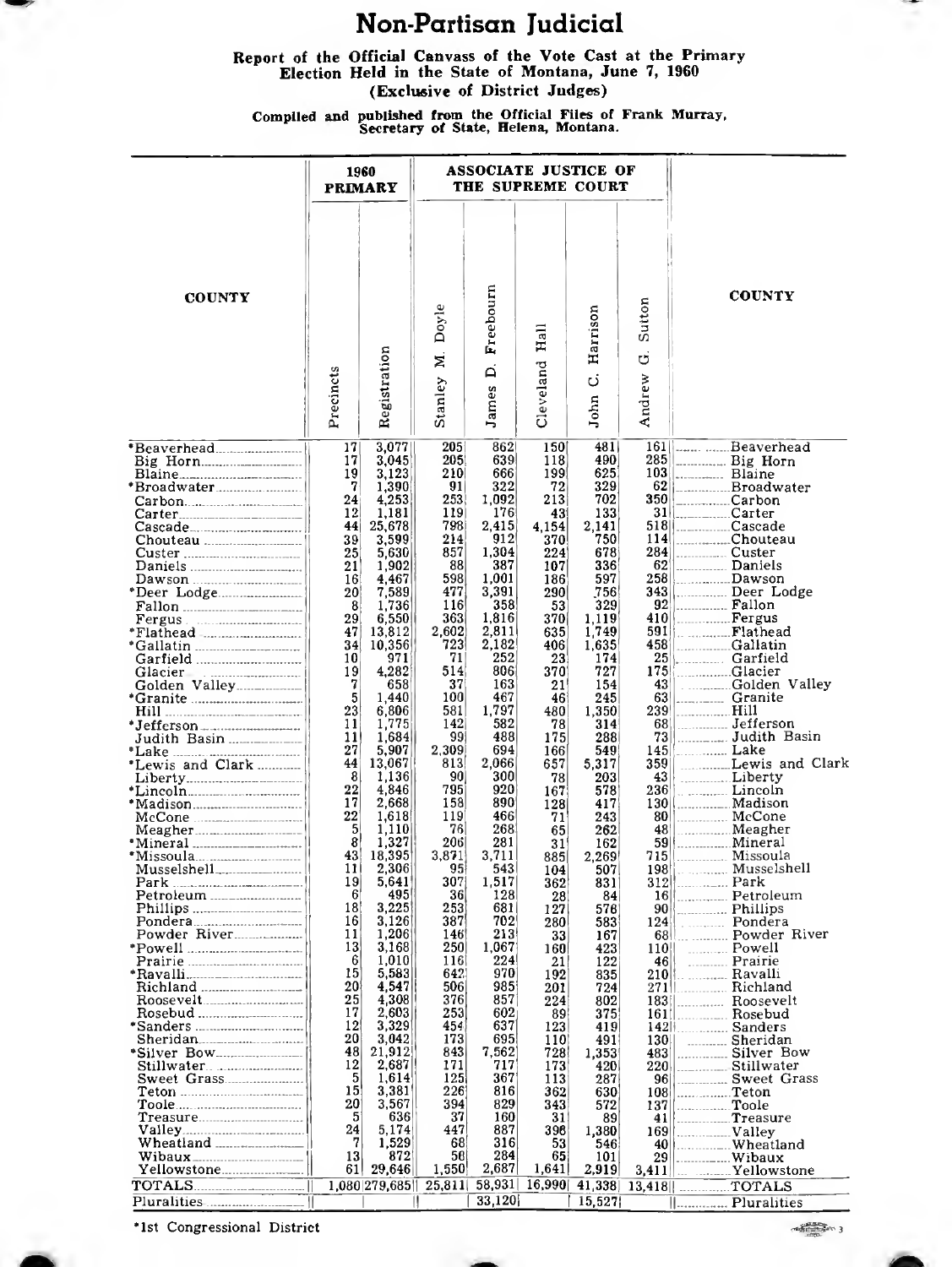#### DEMOCRATIC

#### Report of the Official Canvass of th<br><sub>Compiled an</sub> of the Vote Cast at<br>biled and Published Irom the Offic at the Primary Election Held in the State of Montana, June 7, 1960 LLASE RFT I Control Files of Frank Murray, Secretary of State, Helena, Montana.

|                                                                                                                                                                                                                                                                                                                                                                                                                                                                                                                                                                                                                                                                                      |                                                                                                                                                                                                                                                                                                                                                                                                                                                                                                                                                                                                                                                                                                                                                                                                                                  |                                                                                                                                                                                                                                                                                                                                                                                                                                                                                                                                                   |                                                                                                                                                                                                                                                                                                                                                                                                                                                                                                                                                                                                                                                                                                                         |                                                                                                                                                                                                                                                                                                                                                                                                                                                                                                                                                                                           |                                                                                                                                             |                                                                                                       |                                                                                                                                                                                                                                                                        |                                                                                                                                                                                                                       |                                                                                                                                                                                                                                                                                                |                                                                                                                                                                                                                                                                                                                                                                                                                                       |                                                                                                                                                                                                                                                                                                                                                                                                                                                                                                                                                                                                     |                                                                                                                                                                                                                                                                                                                                                                                                                                                                                                                                                                     | DEMOCRATIC                                                                                                                                                                                                                                                                                                                                                                                                                                                                 |                                                                                                                                                                                                                                                                                                                                                                                                                                                                                                                                                                                                                                                                                                                                                                                                                                                                                                                                             |                                                                                                                                                                                                                                                                                                                                                                                                                  |                                                                                                                                                                                                                                                                                                                                                                                                                                 |                                                                                                                                                                                                                                                                                                                                                                                                                                                                                                                                                                                                                                                                                                                                                                                                                                                                                                                                                                                                                                                         |                                                                                                                                                                                                                                                                                                                                                                                                                                                                                                              |                                                                                                                                                                                                                                                                                                                                                                                                                                                                                                                                                                |                                                                                                                                                                                                                                                                                                                                                                                                                                                                                                                                                     |                                                                                                                                                                                                                                                                                                                                                                                                                                                                                                           |                                                                                                                                                                                                                                                                                                                                                                                                                                                                                                                                                                                                                                                            |                                                                                                                                                                                                                                                                                                                                                                                                                                                                                                          |                                                                                                                                                                                                                                                                                                                                                                                                                                                                                                     |                                                                                                                                                                                                                                                                                                                                                                                                                                                                                                                                                                                                                                                                                                                                                                                                                                                                                                                                                                                                                                                                                                                                                                                     |                                                                                                                                                                                                                                                                                                                                                                                                                                       |                                                                                                                                                                                                                                                                                                                                                                                                                                                                                                                                 |                                                                                                                                                                                                                                                                                                                                                                                                                                                                                               |                                                                                                                                                                                                                                                                                                                                                                                                                                               |                                                                                                                                                                                                                                                                                                                                                                                                                                                                                                                                                                                                                                                                   |
|--------------------------------------------------------------------------------------------------------------------------------------------------------------------------------------------------------------------------------------------------------------------------------------------------------------------------------------------------------------------------------------------------------------------------------------------------------------------------------------------------------------------------------------------------------------------------------------------------------------------------------------------------------------------------------------|----------------------------------------------------------------------------------------------------------------------------------------------------------------------------------------------------------------------------------------------------------------------------------------------------------------------------------------------------------------------------------------------------------------------------------------------------------------------------------------------------------------------------------------------------------------------------------------------------------------------------------------------------------------------------------------------------------------------------------------------------------------------------------------------------------------------------------|---------------------------------------------------------------------------------------------------------------------------------------------------------------------------------------------------------------------------------------------------------------------------------------------------------------------------------------------------------------------------------------------------------------------------------------------------------------------------------------------------------------------------------------------------|-------------------------------------------------------------------------------------------------------------------------------------------------------------------------------------------------------------------------------------------------------------------------------------------------------------------------------------------------------------------------------------------------------------------------------------------------------------------------------------------------------------------------------------------------------------------------------------------------------------------------------------------------------------------------------------------------------------------------|-------------------------------------------------------------------------------------------------------------------------------------------------------------------------------------------------------------------------------------------------------------------------------------------------------------------------------------------------------------------------------------------------------------------------------------------------------------------------------------------------------------------------------------------------------------------------------------------|---------------------------------------------------------------------------------------------------------------------------------------------|-------------------------------------------------------------------------------------------------------|------------------------------------------------------------------------------------------------------------------------------------------------------------------------------------------------------------------------------------------------------------------------|-----------------------------------------------------------------------------------------------------------------------------------------------------------------------------------------------------------------------|------------------------------------------------------------------------------------------------------------------------------------------------------------------------------------------------------------------------------------------------------------------------------------------------|---------------------------------------------------------------------------------------------------------------------------------------------------------------------------------------------------------------------------------------------------------------------------------------------------------------------------------------------------------------------------------------------------------------------------------------|-----------------------------------------------------------------------------------------------------------------------------------------------------------------------------------------------------------------------------------------------------------------------------------------------------------------------------------------------------------------------------------------------------------------------------------------------------------------------------------------------------------------------------------------------------------------------------------------------------|---------------------------------------------------------------------------------------------------------------------------------------------------------------------------------------------------------------------------------------------------------------------------------------------------------------------------------------------------------------------------------------------------------------------------------------------------------------------------------------------------------------------------------------------------------------------|----------------------------------------------------------------------------------------------------------------------------------------------------------------------------------------------------------------------------------------------------------------------------------------------------------------------------------------------------------------------------------------------------------------------------------------------------------------------------|---------------------------------------------------------------------------------------------------------------------------------------------------------------------------------------------------------------------------------------------------------------------------------------------------------------------------------------------------------------------------------------------------------------------------------------------------------------------------------------------------------------------------------------------------------------------------------------------------------------------------------------------------------------------------------------------------------------------------------------------------------------------------------------------------------------------------------------------------------------------------------------------------------------------------------------------|------------------------------------------------------------------------------------------------------------------------------------------------------------------------------------------------------------------------------------------------------------------------------------------------------------------------------------------------------------------------------------------------------------------|---------------------------------------------------------------------------------------------------------------------------------------------------------------------------------------------------------------------------------------------------------------------------------------------------------------------------------------------------------------------------------------------------------------------------------|---------------------------------------------------------------------------------------------------------------------------------------------------------------------------------------------------------------------------------------------------------------------------------------------------------------------------------------------------------------------------------------------------------------------------------------------------------------------------------------------------------------------------------------------------------------------------------------------------------------------------------------------------------------------------------------------------------------------------------------------------------------------------------------------------------------------------------------------------------------------------------------------------------------------------------------------------------------------------------------------------------------------------------------------------------|--------------------------------------------------------------------------------------------------------------------------------------------------------------------------------------------------------------------------------------------------------------------------------------------------------------------------------------------------------------------------------------------------------------------------------------------------------------------------------------------------------------|----------------------------------------------------------------------------------------------------------------------------------------------------------------------------------------------------------------------------------------------------------------------------------------------------------------------------------------------------------------------------------------------------------------------------------------------------------------------------------------------------------------------------------------------------------------|-----------------------------------------------------------------------------------------------------------------------------------------------------------------------------------------------------------------------------------------------------------------------------------------------------------------------------------------------------------------------------------------------------------------------------------------------------------------------------------------------------------------------------------------------------|-----------------------------------------------------------------------------------------------------------------------------------------------------------------------------------------------------------------------------------------------------------------------------------------------------------------------------------------------------------------------------------------------------------------------------------------------------------------------------------------------------------|------------------------------------------------------------------------------------------------------------------------------------------------------------------------------------------------------------------------------------------------------------------------------------------------------------------------------------------------------------------------------------------------------------------------------------------------------------------------------------------------------------------------------------------------------------------------------------------------------------------------------------------------------------|----------------------------------------------------------------------------------------------------------------------------------------------------------------------------------------------------------------------------------------------------------------------------------------------------------------------------------------------------------------------------------------------------------------------------------------------------------------------------------------------------------|-----------------------------------------------------------------------------------------------------------------------------------------------------------------------------------------------------------------------------------------------------------------------------------------------------------------------------------------------------------------------------------------------------------------------------------------------------------------------------------------------------|-------------------------------------------------------------------------------------------------------------------------------------------------------------------------------------------------------------------------------------------------------------------------------------------------------------------------------------------------------------------------------------------------------------------------------------------------------------------------------------------------------------------------------------------------------------------------------------------------------------------------------------------------------------------------------------------------------------------------------------------------------------------------------------------------------------------------------------------------------------------------------------------------------------------------------------------------------------------------------------------------------------------------------------------------------------------------------------------------------------------------------------------------------------------------------------|---------------------------------------------------------------------------------------------------------------------------------------------------------------------------------------------------------------------------------------------------------------------------------------------------------------------------------------------------------------------------------------------------------------------------------------|---------------------------------------------------------------------------------------------------------------------------------------------------------------------------------------------------------------------------------------------------------------------------------------------------------------------------------------------------------------------------------------------------------------------------------------------------------------------------------------------------------------------------------|-----------------------------------------------------------------------------------------------------------------------------------------------------------------------------------------------------------------------------------------------------------------------------------------------------------------------------------------------------------------------------------------------------------------------------------------------------------------------------------------------|-----------------------------------------------------------------------------------------------------------------------------------------------------------------------------------------------------------------------------------------------------------------------------------------------------------------------------------------------------------------------------------------------------------------------------------------------|-------------------------------------------------------------------------------------------------------------------------------------------------------------------------------------------------------------------------------------------------------------------------------------------------------------------------------------------------------------------------------------------------------------------------------------------------------------------------------------------------------------------------------------------------------------------------------------------------------------------------------------------------------------------|
| 24.2021<br>Sarp<br>1960<br>Montana State Librar<br>机化材料相对装置<br>3 0864 1004 3795 6                                                                                                                                                                                                                                                                                                                                                                                                                                                                                                                                                                                                    |                                                                                                                                                                                                                                                                                                                                                                                                                                                                                                                                                                                                                                                                                                                                                                                                                                  |                                                                                                                                                                                                                                                                                                                                                                                                                                                                                                                                                   |                                                                                                                                                                                                                                                                                                                                                                                                                                                                                                                                                                                                                                                                                                                         |                                                                                                                                                                                                                                                                                                                                                                                                                                                                                                                                                                                           |                                                                                                                                             |                                                                                                       |                                                                                                                                                                                                                                                                        |                                                                                                                                                                                                                       |                                                                                                                                                                                                                                                                                                |                                                                                                                                                                                                                                                                                                                                                                                                                                       |                                                                                                                                                                                                                                                                                                                                                                                                                                                                                                                                                                                                     |                                                                                                                                                                                                                                                                                                                                                                                                                                                                                                                                                                     | Report of the Official Canvass of the Vote Cast at the Primary Election Held in the State of Montana, June 7, 1960 PLEASE RETURN<br>Compiled and Published Irom the Official Files of Frank Murray, Secretary of State, Helena, Montana.                                                                                                                                                                                                                                   |                                                                                                                                                                                                                                                                                                                                                                                                                                                                                                                                                                                                                                                                                                                                                                                                                                                                                                                                             |                                                                                                                                                                                                                                                                                                                                                                                                                  |                                                                                                                                                                                                                                                                                                                                                                                                                                 |                                                                                                                                                                                                                                                                                                                                                                                                                                                                                                                                                                                                                                                                                                                                                                                                                                                                                                                                                                                                                                                         |                                                                                                                                                                                                                                                                                                                                                                                                                                                                                                              |                                                                                                                                                                                                                                                                                                                                                                                                                                                                                                                                                                |                                                                                                                                                                                                                                                                                                                                                                                                                                                                                                                                                     |                                                                                                                                                                                                                                                                                                                                                                                                                                                                                                           |                                                                                                                                                                                                                                                                                                                                                                                                                                                                                                                                                                                                                                                            |                                                                                                                                                                                                                                                                                                                                                                                                                                                                                                          |                                                                                                                                                                                                                                                                                                                                                                                                                                                                                                     |                                                                                                                                                                                                                                                                                                                                                                                                                                                                                                                                                                                                                                                                                                                                                                                                                                                                                                                                                                                                                                                                                                                                                                                     |                                                                                                                                                                                                                                                                                                                                                                                                                                       |                                                                                                                                                                                                                                                                                                                                                                                                                                                                                                                                 |                                                                                                                                                                                                                                                                                                                                                                                                                                                                                               |                                                                                                                                                                                                                                                                                                                                                                                                                                               |                                                                                                                                                                                                                                                                                                                                                                                                                                                                                                                                                                                                                                                                   |
|                                                                                                                                                                                                                                                                                                                                                                                                                                                                                                                                                                                                                                                                                      | 1960<br><b>PRIMARY</b>                                                                                                                                                                                                                                                                                                                                                                                                                                                                                                                                                                                                                                                                                                                                                                                                           |                                                                                                                                                                                                                                                                                                                                                                                                                                                                                                                                                   | <b>UNITED STATES</b><br><b>SENATOR</b>                                                                                                                                                                                                                                                                                                                                                                                                                                                                                                                                                                                                                                                                                  |                                                                                                                                                                                                                                                                                                                                                                                                                                                                                                                                                                                           |                                                                                                                                             | FIRST DISTRICT                                                                                        | REPRESENTATIVE IN CONGRESS                                                                                                                                                                                                                                             |                                                                                                                                                                                                                       |                                                                                                                                                                                                                                                                                                | <b>SECOND DISTRICT</b>                                                                                                                                                                                                                                                                                                                                                                                                                |                                                                                                                                                                                                                                                                                                                                                                                                                                                                                                                                                                                                     |                                                                                                                                                                                                                                                                                                                                                                                                                                                                                                                                                                     |                                                                                                                                                                                                                                                                                                                                                                                                                                                                            | <b>GOVERNOR</b>                                                                                                                                                                                                                                                                                                                                                                                                                                                                                                                                                                                                                                                                                                                                                                                                                                                                                                                             |                                                                                                                                                                                                                                                                                                                                                                                                                  |                                                                                                                                                                                                                                                                                                                                                                                                                                 | <b>LIEUTENANT</b><br><b>GOVERNDR</b>                                                                                                                                                                                                                                                                                                                                                                                                                                                                                                                                                                                                                                                                                                                                                                                                                                                                                                                                                                                                                    |                                                                                                                                                                                                                                                                                                                                                                                                                                                                                                              | <b>SEC'Y ATT'Y</b><br>$OF$ GEN-<br><b>STATE ERAL</b>                                                                                                                                                                                                                                                                                                                                                                                                                                                                                                           |                                                                                                                                                                                                                                                                                                                                                                                                                                                                                                                                                     |                                                                                                                                                                                                                                                                                                                                                                                                                                                                                                           | <b>STATE</b><br><b>TREASURER</b>                                                                                                                                                                                                                                                                                                                                                                                                                                                                                                                                                                                                                           |                                                                                                                                                                                                                                                                                                                                                                                                                                                                                                          |                                                                                                                                                                                                                                                                                                                                                                                                                                                                                                     | STATE RAILROAD AND PUBLIC SUPT. OF<br>AUD. <b>RAILROAD AND PUBLIC</b> SUPT. OF TTOR SERVICE COMMISSIONER PUB. INST.                                                                                                                                                                                                                                                                                                                                                                                                                                                                                                                                                                                                                                                                                                                                                                                                                                                                                                                                                                                                                                                                 |                                                                                                                                                                                                                                                                                                                                                                                                                                       |                                                                                                                                                                                                                                                                                                                                                                                                                                                                                                                                 |                                                                                                                                                                                                                                                                                                                                                                                                                                                                                               |                                                                                                                                                                                                                                                                                                                                                                                                                                               |                                                                                                                                                                                                                                                                                                                                                                                                                                                                                                                                                                                                                                                                   |
| <b>STATE DOCUMENTS COLLECTION</b><br>COUNTY<br>MAR 2 8 1983<br>MONTANA STATE LIBRARY<br>1515 E 6th AVE<br><b>FHELENA, MONTANA 52628</b>                                                                                                                                                                                                                                                                                                                                                                                                                                                                                                                                              | eastrat<br>ž                                                                                                                                                                                                                                                                                                                                                                                                                                                                                                                                                                                                                                                                                                                                                                                                                     | ⋖<br>$\geq$<br>LeRoy                                                                                                                                                                                                                                                                                                                                                                                                                                                                                                                              | $\approx$                                                                                                                                                                                                                                                                                                                                                                                                                                                                                                                                                                                                                                                                                                               |                                                                                                                                                                                                                                                                                                                                                                                                                                                                                                                                                                                           | E<br>$\leq$<br>$\frac{1}{2}$                                                                                                                |                                                                                                       | $\simeq$                                                                                                                                                                                                                                                               | ā                                                                                                                                                                                                                     | 문<br>ž                                                                                                                                                                                                                                                                                         | $\tilde{a}$<br>Š<br>ŏ                                                                                                                                                                                                                                                                                                                                                                                                                 | ÷<br>$\cup$                                                                                                                                                                                                                                                                                                                                                                                                                                                                                                                                                                                         | Cannon<br>$_{\rm Paul}$                                                                                                                                                                                                                                                                                                                                                                                                                                                                                                                                             | Ĺ.<br>$\mathbb{Z}^n$<br>$\overline{\mathbb{C}}$<br>迳<br>killa                                                                                                                                                                                                                                                                                                                                                                                                              | Nicke<br>$\gtrsim$<br>$\equiv$                                                                                                                                                                                                                                                                                                                                                                                                                                                                                                                                                                                                                                                                                                                                                                                                                                                                                                              | $\propto$<br>$\mathcal{L}$<br>$\Xi$<br>۳<br>$\mathcal{L}$<br>×                                                                                                                                                                                                                                                                                                                                                   | $\Xi$<br>ž                                                                                                                                                                                                                                                                                                                                                                                                                      | ď,<br>L.                                                                                                                                                                                                                                                                                                                                                                                                                                                                                                                                                                                                                                                                                                                                                                                                                                                                                                                                                                                                                                                | 료                                                                                                                                                                                                                                                                                                                                                                                                                                                                                                            | Σ                                                                                                                                                                                                                                                                                                                                                                                                                                                                                                                                                              | H.                                                                                                                                                                                                                                                                                                                                                                                                                                                                                                                                                  |                                                                                                                                                                                                                                                                                                                                                                                                                                                                                                           | Kell<br>Jım)                                                                                                                                                                                                                                                                                                                                                                                                                                                                                                                                                                                                                                               | Ŏ,O<br>$\widehat{a}$<br>Ē                                                                                                                                                                                                                                                                                                                                                                                                                                                                                | H <sub>0</sub><br>тj<br>å<br>$\epsilon$                                                                                                                                                                                                                                                                                                                                                                                                                                                             | $\mathcal{L}$                                                                                                                                                                                                                                                                                                                                                                                                                                                                                                                                                                                                                                                                                                                                                                                                                                                                                                                                                                                                                                                                                                                                                                       |                                                                                                                                                                                                                                                                                                                                                                                                                                       | œ<br>$\Xi$<br>ieth                                                                                                                                                                                                                                                                                                                                                                                                                                                                                                              | Cushm<br>$\geq$<br>$\Box$<br>Joh                                                                                                                                                                                                                                                                                                                                                                                                                                                              | Ē,<br>$\sin$<br>Ĕ                                                                                                                                                                                                                                                                                                                                                                                                                             | COUNTY                                                                                                                                                                                                                                                                                                                                                                                                                                                                                                                                                                                                                                                            |
| 'Beaverhead<br>Big Horn<br>Blaine<br>*Broadwater<br>Carbon<br>Carter<br>Cascade<br>Chouteau<br>Custer<br>Daniels<br>Dawson<br>*Deer Lodge<br>Fallon<br>Fergus<br>*Flathead<br>*Gallatın<br>Garfield<br>Glacier<br>Golden Valley<br>*Granite<br>Hıll<br>*Jefferson<br>Judith Basin<br>*Lake<br>*Lewis and Clark<br>Liberty<br>*Lincoln<br>*Madison<br>McCone<br>Meagher<br>*Mineral<br>*Missoula<br>Musselshell<br>Park<br>Petroleum<br>Phillips<br>Pondera<br>Powder River<br>*Powell<br>Prairie<br>* Ravallı<br>Richland<br>Roosevelt<br>Rosebud<br>*Sanders<br>Sheridan<br>'Silver Bow<br>Stillwater<br>Sweet Grass<br>Teton<br>Toole<br>Treasure<br>Valley<br>Wheatland<br>Wibaux | 3.077<br>17<br>3,045<br>17<br>3,123<br>19 <sup>°</sup><br>1.390<br>24<br>$\frac{4,253}{1,181}$<br>12.<br>25,678<br>44<br>39<br>3.599<br>5.630<br>25<br>$21 -$<br>1,902<br>4.467<br>20 <sup>1</sup><br>7.589<br>1,736<br>29<br>6,550<br>47<br>13,812<br>34 10,356<br>971<br>4,282<br>19<br>-658<br>1,440<br>23<br>6,806'<br>$\frac{1.775}{1.684}$<br>$\frac{11}{11}$<br>27<br>5,907<br>44 13,067<br>1.136<br>$\frac{22}{17}$<br>4.846<br>2.668<br>1,618<br>22<br>1.110'<br>.327<br>18,395<br>431<br>2,306<br>$^{11}$<br>19<br>5,641<br>495<br>18<br>3,225<br>3,126<br>1,206<br>11<br>3,168<br>13<br>1,010<br>15<br>5,583<br>4,547<br>20<br>4.308<br>2,603<br>17<br>12<br>3.329<br>3.042<br>20.<br>48 21,912<br>12<br>2.687<br>1614<br>15.<br>3,381<br>$20^{\circ}$<br>3,567<br>636<br>$24^{\circ}$<br>5,174<br>1.529<br>872<br>13 | 73<br>$\frac{294}{379}$<br>54<br>460<br>-71<br>3.053<br>615<br>564<br>262<br>701<br>$\frac{802}{236}$<br>610<br>570<br>1.348<br>$\frac{482}{79}$<br>398<br>$\begin{array}{c} 73 \\ 83 \end{array}$<br>801<br>1,113<br>$\begin{array}{c} 130 \\ 162 \end{array}$<br>253<br>$\frac{489}{190}$<br>217<br>116<br>284<br>75<br>$\frac{124}{1,929}$<br>892<br>$\frac{246}{565}$<br>63<br>308<br>1,087<br>98<br>147<br>99<br>164<br>461<br>664<br>235<br>$\frac{110}{509}$<br>2,233.<br>4,357<br>$\frac{249}{73}$<br>454<br>598<br>78<br>901<br>98<br>99 | 408<br>248<br>237<br>142<br>361<br>276<br>253<br>181<br>330<br>504<br>68<br>1,928<br>4.095<br>386<br>443<br>216<br>570<br>$\perp$ 11<br>494<br>224<br>1.190<br>1.499<br>143<br>348<br>776<br>$\frac{722}{840}$<br>669<br>79<br>261<br>900<br>$\frac{24}{135}$<br>62<br>112<br>532<br>313<br>$\frac{296}{197}$<br>162<br>587<br>298<br>2,760<br>1,599<br>158<br>139<br>145<br>487<br>241<br>294<br>142<br>-90<br>1.063<br>179<br>$\frac{327}{505}$<br>280<br>52<br>21<br>258<br>348<br>281<br>344<br>66<br>346<br>423<br>68<br>317<br>2.44<br>437<br>206<br>545<br>308<br>$\frac{254}{137}$<br>$\frac{344}{405}$<br>4.657<br>180<br>169<br>61.<br>$295 -$<br>403.<br>690<br>311<br>78<br>237<br>692<br>198<br>101<br>196 | 374<br>274<br>370<br>209<br>553<br>84<br>13<br>3,616<br>579<br>729<br>342<br>84<br>685<br>1.877<br>301<br>-36<br>1,346<br>2,866<br>1,519<br>78<br>156<br>650<br>-80<br>316<br>1,243<br>312<br>407<br>1,146<br>2,368<br>192<br>1,777<br>424'<br>320<br>$\substack{93 \\ 77}$<br>58 <sup>′</sup><br>57<br>412<br>4.154<br>$\frac{287}{707}$<br>60<br>459<br>$300^\circ$<br>16<br>104<br>$\begin{array}{c} 712 \\ 127 \end{array}$<br>19<br>1,327<br>95<br>477<br>551<br>306<br>932<br>479<br>74<br>3,481<br>255<br>55<br>117<br>509<br>487<br>77<br>33<br>986<br>$192^{\circ}$<br>84'<br>42 | 113'<br>124<br>1.035<br>882<br>529<br>-99<br>104<br>446<br>1,264<br>$\frac{327}{119}$<br>75<br>2,221<br>346<br>423<br>192!<br>$1,370$ 2.343 | 138<br>655<br>501<br>168.<br>288<br>205<br>602<br>$\frac{341}{277}$<br>54<br>819<br>152<br>150<br>220 | 46F<br>331<br>112<br>296<br>539 2.696 1.048<br>2,788<br>1,023<br>472<br>1,836<br>254<br>126<br>203<br>443<br>1.078<br>494<br>3,951<br>1,134<br>1,461<br>371<br>432<br>204<br>397<br>115<br>3,397<br>1,451<br>788<br>304.<br>828<br>575<br>790<br>231<br>6.145<br>4.990 | 63<br>24<br>89<br>29<br>448<br>32<br>81<br>22<br>102<br>38<br>100<br>171<br>81 <sup>1</sup><br>-51<br>62<br>29<br>21<br>34<br>11<br>50<br>108<br>58<br>39<br>21<br>17<br>51<br>28<br>64<br>28<br>82<br>18<br>81<br>19 | 196<br>318<br>547<br>49.<br>5.452<br>$RQ^*$<br>640<br>269<br>514<br>176<br>1,328<br>82<br>864<br>75<br>929<br>423<br>243<br>150 <sup>7</sup><br>-69<br>$^{229}_{715}$<br>377<br>834<br>63<br>76<br>$\frac{440}{277}$<br>278<br>549<br>267<br>76.<br>858<br>779<br>R <sub>0</sub><br>798<br>225 | $\frac{51}{93}$<br>$\begin{smallmatrix} 1&2&1\\&1&7 \end{smallmatrix}$<br>827<br>2,946<br>95<br>175<br>$\begin{array}{c} 220 \\ 220 \end{array}$<br>133<br>228<br>72<br>144'<br> 8 <br>302<br>1,963<br>72<br>228<br>271<br>52<br>415<br>16'<br>43<br>216<br>40 <sup>1</sup><br>93<br>174<br>21<br>$20\,$<br>288<br>1,438<br>59<br>436<br>45<br>81<br>$\begin{array}{c} 122 \\ 120 \\ 10 \end{array}$<br>591<br>$\frac{20}{51}$<br>144 | 341<br>226<br>832<br>116<br>$\frac{485}{77}$<br>428<br>14<br>2.480<br>676<br>304<br>694<br>$\frac{353}{62}$<br>178<br>676<br>394<br>77<br>$\frac{210}{754}$<br>507<br>110<br>68<br>$\frac{157}{72}$<br>834<br>59<br>442<br>137<br>44.<br>77<br>$\frac{113}{96}$<br>34<br>361<br>$\frac{254}{266}$<br>603<br>58<br>27<br>100<br>$\begin{array}{c} 689 \\ 526 \\ 101 \end{array}$<br>346<br>42<br>99<br>56<br>$\frac{475}{182}$<br>$\frac{391}{1}$<br>$\frac{133}{57}$<br>179<br>247<br>79<br>244<br>$\frac{220}{40}$<br>82<br>366<br>231<br>702<br>247<br>-73<br>55<br>976<br>240<br>183<br>78<br>49 | 404<br>235<br>351<br>$\begin{array}{r} 206 \\ 722 \\ 60 \\ 4,572 \\ 775 \end{array}$<br>655<br>445<br>802<br>1,610<br>$\begin{array}{c} 211 \\ 873 \end{array}$<br>2,566<br>1,442<br>116<br>647<br>95<br>224<br>1,402<br>281<br>298<br>1,001<br>2,276<br>197<br>1,037<br>405<br>416<br>$\frac{96}{240}$<br>3.185<br>$\begin{array}{c} 341 \\ 882 \end{array}$<br>69<br>$\frac{558}{474}$<br>108<br>666<br>104<br>932<br>$\frac{623}{738}$<br>$\frac{738}{274}$<br>624<br>624<br>3,628<br>$\frac{396}{153}$<br>700<br>$\frac{439}{79}$<br>1,042<br>$\frac{193}{107}$ | -57<br>85<br>$\frac{25}{26}$<br>150<br>17<br>543<br>61<br>84<br>35<br>88<br>155 <sup>1</sup><br>61<br>176<br>$\begin{array}{r} 328 \\ 227 \\ 17 \\ 70 \end{array}$<br>21<br>18<br>110(<br>21<br>53<br>127<br>358<br>29<br>172<br>47<br>28<br>$\mathbf{Q}^{\mathsf{T}}$<br>27<br>518<br>60 <sup>1</sup><br>134<br>93<br>59<br>18<br>$52\,$<br>16<br>113<br>$\substack{66 \\ 67}$<br>$45 -$<br>$\frac{98}{64}$<br>531<br>$\frac{64}{15}$<br>53<br>29<br>21<br>84<br>29<br>22 | 330<br>14<br>430<br>151<br>15<br>248<br>19<br>548<br>31<br>17<br>$\begin{array}{r} 227 \\[-4pt] 12 \\[-4pt] 16 \end{array}$<br>2,888<br>287<br>639<br>68<br>14<br>195<br>18<br>21<br>2.671<br>18<br>56<br>$\frac{32}{12}$<br>$\frac{50}{13}$<br>618<br>654<br>607<br>43<br>336<br>38<br>63<br>206<br>10 <sup>1</sup><br>55<br>422<br>389<br>$\frac{11}{12}$<br>153<br>446<br>37<br>1.976<br>$\begin{bmatrix} 78 \\ 17 \\ 54 \end{bmatrix}$<br>43<br>83<br>303<br>$\begin{smallmatrix}1\,5\\1\,2\end{smallmatrix}$<br>117'<br>53<br>-0<br>60<br>-9<br>1.607<br>89<br>430<br>- 9<br>29<br>498<br>27<br>$\begin{array}{c} 11 \\ 27 \\ 33 \end{array}$<br>121<br>180<br>36<br>10 <sup>1</sup><br>475<br>11<br>$-41$<br>5261<br>36<br>200<br>$\frac{16}{30}$<br>236<br>370<br>29<br>$\frac{42}{20}$<br>$\frac{114}{151}$<br>124<br>8,195<br>$\frac{245}{72}$<br>2381<br>234'<br>$\frac{24}{7}$<br>84<br>$220^{\circ}$<br>37<br>161<br>- 6'<br>47 | 10<br>$\overline{9}$<br>15 <sup>1</sup><br>159<br>10<br>16<br>-9<br>18 <sup>1</sup><br>$26^{\circ}$<br>$\frac{16}{27}$<br>57<br>26<br>3<br>22<br>55<br>26<br>$\frac{12}{7}$<br>$24^{\circ}$<br>$46^{\circ}$<br>$47 - 1,129$<br>-9<br>12'<br>71<br>$\frac{7}{12}$<br>$\Omega$<br>15 <sup>1</sup><br>19<br>$10^{\circ}$<br>25<br>18<br>18<br>$\begin{smallmatrix} 12\\27\\17 \end{smallmatrix}$<br>180<br>36<br>11 | 283<br>195<br>829<br>185<br>383<br>132<br>4,391<br>872<br>656<br>203<br>959<br>942<br>313<br>$\frac{1,352}{1,771}$<br>1,040<br>179<br>1,088<br>52<br>136<br>1,673<br>341<br>400<br>648<br>2,415<br>363<br>294<br>$\frac{227}{92}$<br>303<br>2,508<br>198<br>518<br>80<br>494<br>.229<br>103<br>405<br>127<br>392<br>509.<br>81<br>374<br>$\frac{541}{541}$<br>2,592<br>143<br>-64<br>656<br>1.375<br>-80<br>1,377<br>186<br>196 | 441<br>207<br>210<br>427<br>301<br>874<br>164<br>$\frac{121}{369}$<br>810<br>82<br>97<br>$^{4,326}_{652}$<br>$3,727$<br>$705$<br>$\frac{918}{372}$<br>478<br>154<br>910<br>396<br>973<br>2,440<br>$\frac{322}{1,081}$<br>169<br>840<br>2,656<br>1,342<br>1,166<br>$\frac{761}{62}$<br>180<br>$^{768}_{78}$<br>716<br>50<br>250<br>138<br>1,017<br>2.074<br>336<br>$\frac{280}{305}$<br>195<br>1,007<br>543<br>1,875<br>2,307<br>$\frac{257}{214}$<br>195<br>1,950<br>375<br>186<br>$\begin{array}{r} 373 \\ 32 \\ 308 \end{array}$<br>125<br>10<br>$\begin{array}{c} 1\bar{2}9 \\ 2,122 \\ 204 \end{array}$<br>3,269<br>366<br>$\frac{360}{72}$<br>290<br>38<br>581<br>415<br>704<br>$\frac{596}{40}$<br>137<br>$\begin{array}{c} 551 \\ 132 \\ 817 \end{array}$<br>415'<br>51<br>$-413$<br>$\frac{733}{852}$<br>$417$<br>$\frac{368}{505}$<br>235<br>$\frac{264}{370}$<br>$\frac{649}{686}$<br>5,540<br>3.009<br>$\frac{369}{92}$<br>165<br>46 <sup>1</sup><br>643<br>446<br>$\frac{701}{105}$<br>625<br>59<br>1,127<br>918<br>124<br>108<br>166<br>98 | 365<br>234<br>176.<br>373<br>489<br>27<br>$3,263$<br>$504$<br>466<br>184<br>516<br>1,323<br>$\begin{array}{c} 128 \\ 851 \end{array}$<br>1,063<br>1,256<br>93<br>509<br>88 <sup>′</sup><br>216<br>541<br>369<br>340<br>533<br>$\begin{array}{c} 2.526 \\ 138 \end{array}$<br>403<br>397<br>199<br>211<br>168<br>2,009<br>378<br>1,368<br>66<br>260<br>454<br>57<br>$\frac{517}{74}$<br>577<br>$\frac{250}{379}$<br>304'<br>$\frac{445}{230}$<br>3,188<br>260<br>156<br>384<br>500<br>61<br>560<br>308'<br>73 | 965<br>846<br>1.195<br>605<br>1,603'<br>193<br>10,531<br>1,732<br>1,851<br>687<br>1,803<br>4,373<br>$615$<br>$2,658$<br>4,939<br>2.979<br>327<br>1,910<br>208<br>554<br>3,284<br>$\frac{866}{791}$<br>2,017<br>$\begin{array}{r} 6,163 \\ 527 \\ 2,317 \end{array}$<br>$\begin{matrix} 915 \\ 692 \end{matrix}$<br>216<br>7,146<br>906<br>1,868<br>173<br>1,155<br>$\frac{1,687}{240}$<br>1,356<br>$\frac{267}{1,749}$<br>$\frac{1,282}{1,703}$<br>936<br>1,270<br>1,298<br>10.889<br>$\frac{755}{265}$<br>1.402<br>$\frac{1,738}{221}$<br>2,451<br>514<br>330 | 938<br>830<br>1,172<br>$\frac{596}{1,562}$<br>180<br>$\frac{10,271}{1,715}$<br>1.781<br>660<br>1,748<br>4.397<br>567<br>2,614<br>4,850<br>2,840<br>326<br>1,855<br>214<br>532<br>3.166<br>$\frac{856}{761}$<br>1,980<br>$5,722$<br>$514$<br>2,276<br>$\frac{914}{678}$<br>213<br>562<br>6,933<br>870<br>$\begin{array}{c} 1.823 \\ 172 \end{array}$<br>1,115<br>1,640<br>$\frac{234}{1,252}$<br>$\frac{1}{244}$<br>1.635<br>1,260<br>1,627<br>$\frac{895}{1.277}$<br>1,245<br>10.710<br>738<br>259<br>1.387<br>1,633<br>211<br>2,378<br>499<br>311' | 315<br>310<br>463<br>169<br>698<br>190<br>3,758<br>683<br>848<br>$\frac{291}{674}$<br>1.388<br>$\frac{339}{1,036}$<br>1,573<br>1,146<br>$\frac{152}{574}$<br>68<br>177<br>1,478<br>265<br>319<br>679<br>1,936<br>183<br>954<br>$\begin{array}{r} 320 \\ 258 \\ 63 \end{array}$<br>$\begin{smallmatrix} 201\ 2,756\ 275\ 770 \end{smallmatrix}$<br>89<br>411<br>$\frac{862}{121}$<br>804<br>81'<br>676<br>484<br>624<br>320<br>566<br>511<br>2,143<br>304<br>124<br>611<br>597<br>74<br>1,053<br>160<br>92 | 344<br>165<br>$\frac{182}{95}$<br>393<br>-13<br>2,736<br>$\begin{array}{r} 294 \\ 378 \\ 79 \end{array}$<br>314'<br>$\begin{array}{r} 2,168 \\ 102 \\ 678 \end{array}$<br>1.049<br>644<br>46<br>230<br>$\frac{31}{222}$<br>427<br>$\begin{array}{r} 318 \\ 151 \\ 378 \end{array}$<br>$\frac{1,147}{76}$<br>297<br>$\begin{array}{r} 329 \\ 329 \\ 98 \\ 36 \\ 123 \\ 1,758 \end{array}$<br>$\begin{smallmatrix} 218\\292\\21 \end{smallmatrix}$<br>180<br>$\frac{242}{45}$<br>312<br>$\frac{46}{332}$<br>162<br>$\frac{219}{175}$<br>$\begin{array}{r} 217 \\ 157 \\ 8,629 \\ 130 \\ 37 \end{array}$<br>279<br>$\frac{231}{37}$<br>388<br>$\frac{87}{52}$ | 310<br>366<br>506<br>358<br>489<br>34<br>4.392<br>$699$<br>$624$<br>271<br>$\frac{7}{1,243}$<br>167<br>955<br>2,274<br>1,176<br>124<br>1,142<br>100<br>183<br>1,416<br>$\frac{346}{307}$<br>884<br>3,676<br>271<br>1,046<br>$\frac{240}{255}$<br>$\frac{113}{253}$<br>2,637<br>$\frac{375}{733}$<br>63<br>445'<br>$633 \over 67$<br>$363^{\circ}$<br>$\frac{107}{638}$<br>590<br>$\frac{743}{405}$<br>527<br>469<br>2,447<br>314<br>$\frac{112}{501}$<br>908<br>99 <sup>1</sup><br>979<br>$^{237}_{162}$ | 918<br>839<br>1,198<br>570<br>1,529<br>203<br>10.689<br>1,781<br>1,806<br>718<br>$\frac{1,879}{4,321}$<br>626<br>2,719<br>4,916<br>2,964<br>334<br>1,858<br>218<br>544<br>3,299<br>877<br>814<br>2,012<br>5,994<br>518<br>2.285<br>899<br>$\frac{725}{219}$<br>574<br>6,946<br>888<br>1,858<br>$\frac{175}{1.180}$<br>1,721<br>248'<br>1.344<br>253<br>1,633<br>1,292<br>$\frac{1,719}{939}$<br>1,294<br>$\frac{1,324}{9,906}$<br>761<br>271<br>1.440<br>1,698<br>225<br>2.476<br>$\frac{502}{347}$ | 554<br>180<br>$\frac{418}{677}$<br>$\frac{367}{367}$<br>$\begin{smallmatrix} 82\\197\\79 \end{smallmatrix}$<br>$^{792}_{108}$<br>233<br>21<br>$\frac{5.129}{1.028}$<br>$\frac{1}{1,058}$<br>2,377<br>275<br>293<br>428<br>119<br>$\frac{281}{635}$<br>$\frac{1,017}{2,678}$<br>287<br>151<br>$\frac{1,536}{2,689}$<br>$\frac{473}{1,077}$<br>1,608<br>627<br>198<br>50<br>1,058<br>336<br>104<br>44<br>$322$<br>1,942<br>104<br>473<br>$\frac{526}{450}$<br>$\begin{array}{r} 135 \\ 152 \\ 689 \end{array}$<br>960<br>1,056<br>4,119<br>$\begin{array}{r} 297 \\ 1.213 \\ 535 \end{array}$<br>92<br>481<br>$\frac{124}{154}$<br>$\begin{array}{r} 423 \\ 122 \\ 283 \\ 3,202 \\ 453 \end{array}$<br>30<br>$\frac{208}{2,651}$<br>143<br>$\frac{262}{32}$<br>1.179<br>99<br>751<br>$\begin{array}{r} 1\,3\,4 \\ 3\,0\,9 \\ 3\,6 \\ 2\,0\,5 \end{array}$<br>817<br>115<br>991<br>$\frac{139}{802}$<br>-47<br>$\frac{556}{152}$<br>$\frac{152}{236}$<br>733<br>$\frac{999}{517}$<br>318<br>$\frac{144}{937}$<br>177<br>636<br>4,472<br>2,311<br>369<br>111<br>171<br>$-48$<br>817<br>217<br>$\frac{232}{30}$<br>1,031<br>130<br>1.236<br>462<br>$\frac{102}{50}$<br>$\frac{334}{147}$ | $\frac{196}{282}$<br>114<br>333<br>$\frac{52}{2,450}$<br>316<br>381<br>137<br>294<br>1.243<br>110<br>504<br>896<br>595<br>$\frac{56}{456}$<br>38<br>117<br>549<br>207<br>$\frac{132}{289}$<br>1,108<br>$\frac{129}{451}$<br>199<br>103<br>79<br>1,013<br>204'<br>336<br>29<br>202<br>$\frac{314}{56}$<br>207<br>54<br>320<br>297<br>395<br>220<br>140<br>304'<br>5.576<br>128<br>-46<br>193<br>374'<br>-44<br>601 <sub>1</sub><br>105 | 69<br>185<br>$\frac{102}{59}$<br>305<br>10<br>1,376<br>236<br>174<br>41<br>298<br>$\frac{431}{77}$<br>266<br>414<br>350<br>$\begin{array}{c} 42 \\ 173 \end{array}$<br>$\begin{array}{c} 35 \\ 67 \\ 509 \end{array}$<br>$\frac{85}{97}$<br>$\frac{158}{421}$<br>$\frac{60}{249}$<br>$\frac{97}{47}$<br>19<br>$^{58}_{761}$<br>120<br>169<br>15<br>86<br>$\frac{333}{31}$<br>139<br>$\frac{25}{176}$<br>$\substack{167 \\ 126 \\ 107}$<br>$\frac{86}{121}$<br>1.166'<br>$\frac{184}{29}$<br>246<br>188<br>36<br>258<br>43<br>27 | 632<br>534<br>701<br>354<br>1,314<br>131<br>5.241<br>$\frac{1,125}{1,107}$<br>303<br>$\frac{1,220}{2,735}$<br>387<br>1,682<br>3,084<br>1,962<br>181<br>1,142<br>152<br>362<br>1,635<br>$\begin{array}{c} 529 \\ 509 \end{array}$<br>1.257<br>3,817<br>329<br>1,416<br>587<br>343<br>115<br>392<br>4,838<br>498<br>1.058<br>98<br>484<br>1.041<br>140<br>846<br>129<br>1.079<br>766<br>834<br>600<br>807<br>752<br>6,624<br>518<br>159<br>$\frac{892}{980}$<br>152<br>$\frac{690}{332}$<br>212 | 334<br>298<br>490<br>$\frac{212}{475}$<br>67<br>3.489'<br>$\frac{555}{653}$<br>379<br>$\frac{567}{1,071}$<br>204<br>976<br>1.690<br>876<br>147<br>712<br>58<br>208<br>1,481<br>$\frac{353}{294}$<br>636<br>2,220<br>191<br>835<br>$\frac{321}{309}$<br>93<br>144<br>2,040<br>382<br>729<br>61<br>707<br>490<br>$Q_1$<br>454<br>611<br>506<br>816<br>347<br>449<br>454<br>3,367<br>221<br>$\frac{112}{465}$<br>705<br>67<br>2.051<br>173<br>90 | Beaverhead<br>Big Horn<br>Blaine<br>Broadwater<br>Carbon<br>Carter<br>Cascade<br>Chouteau<br>Custer<br>Daniels<br>Dawson<br>Deer Lodge<br>Fallon<br>Fergus<br>Flathead<br>Gallatin<br>Garfield<br>Glacier<br>Golden Valley<br>Granite<br>.Hıll<br>Jefferson<br>Judith Basin<br>Lake<br>Lewis and Clark<br>Liberty<br>Lincoln<br>Madison<br>McCone<br>Meagher<br>Mineral<br>Missoula<br>Musselshel<br>Park<br>Petroleum<br>Phillips<br>Pondera<br>Powder River<br>Powell<br>Prairie<br>Ravallı<br>Richland<br>Roosevel<br>Rosebud<br>Sanders<br>Sheridan<br>Silver Bow<br>Stillwater<br>Sweet Grass<br>Teton<br>Toole<br>Treasure<br>Valley<br>Wheatland<br>Wihaux |

\*1st Congressional District

 $\overline{\phantom{a}}$ 

 $m_{\rm H200}^{\rm 1000}$   $\lesssim$  3

 $\bigcap$ 

the most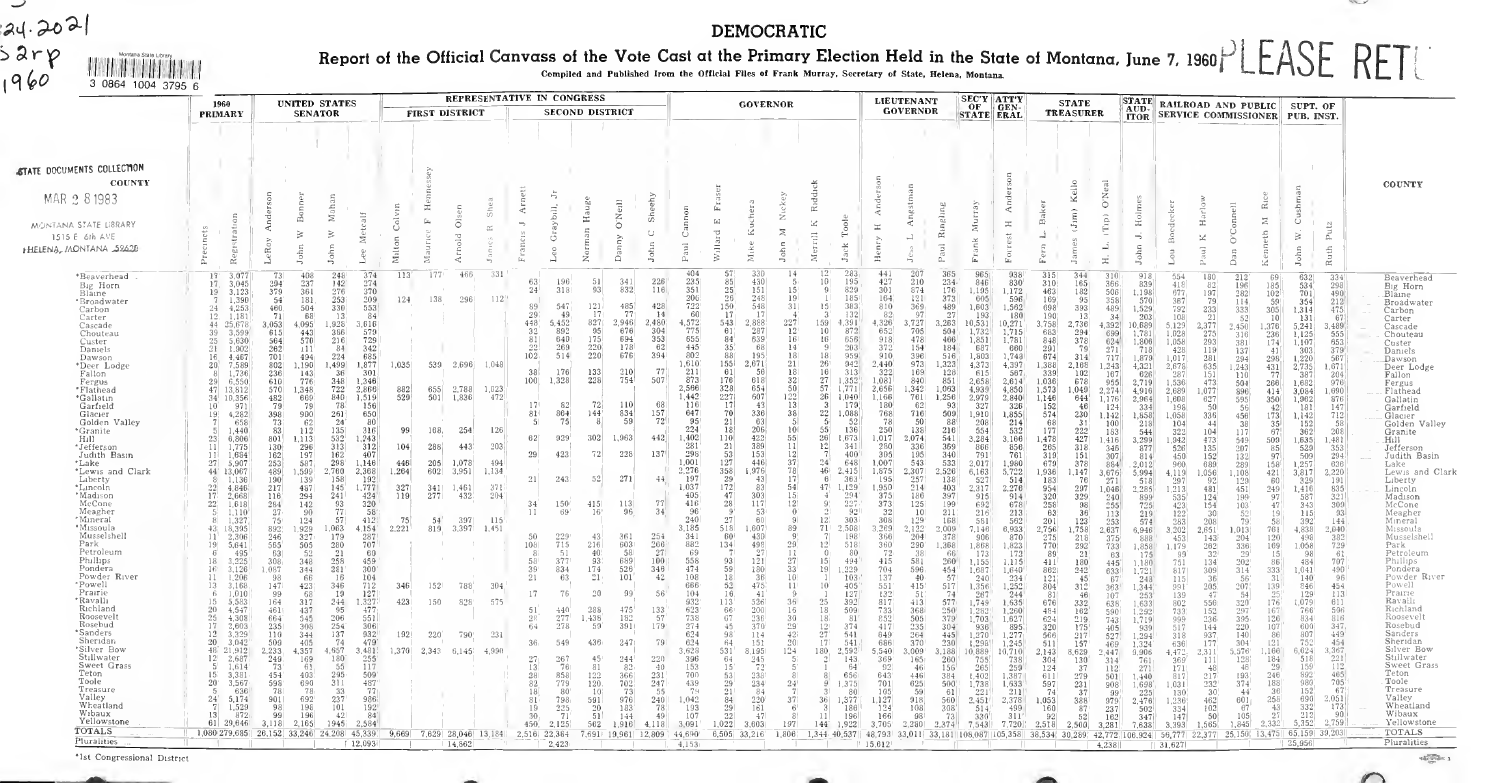# $\mu$ ne 7, 1960 $\mathsf{PLEASE}\ \mathsf{RET}$

| <b>ITE</b><br>D-<br>DR                                                                                                                                                                                                                                                                                                                                                                                                       |                                                                                                                                                                                                                                                                                                                                                                                                                                |                                                                                                                                                                                                                                                                                                                                                                                            | RAILROAD AND PUBLIC<br>SERVICE COMMISSIONER                                                                                                                                                                                                                                                                                                                                                  |                                                                                                                                                                                                                                                                                                                                                                           | SUPT. OF<br>PUB. INST.                                                                                                                                                                                                                                                                                                                                                                                                             |                                                                                                                                                                                                                                                                                                                                                                                                                             |                                                                                                                                                                                                                                                                                                                                                                                                                                                                                                                                                                                           |
|------------------------------------------------------------------------------------------------------------------------------------------------------------------------------------------------------------------------------------------------------------------------------------------------------------------------------------------------------------------------------------------------------------------------------|--------------------------------------------------------------------------------------------------------------------------------------------------------------------------------------------------------------------------------------------------------------------------------------------------------------------------------------------------------------------------------------------------------------------------------|--------------------------------------------------------------------------------------------------------------------------------------------------------------------------------------------------------------------------------------------------------------------------------------------------------------------------------------------------------------------------------------------|----------------------------------------------------------------------------------------------------------------------------------------------------------------------------------------------------------------------------------------------------------------------------------------------------------------------------------------------------------------------------------------------|---------------------------------------------------------------------------------------------------------------------------------------------------------------------------------------------------------------------------------------------------------------------------------------------------------------------------------------------------------------------------|------------------------------------------------------------------------------------------------------------------------------------------------------------------------------------------------------------------------------------------------------------------------------------------------------------------------------------------------------------------------------------------------------------------------------------|-----------------------------------------------------------------------------------------------------------------------------------------------------------------------------------------------------------------------------------------------------------------------------------------------------------------------------------------------------------------------------------------------------------------------------|-------------------------------------------------------------------------------------------------------------------------------------------------------------------------------------------------------------------------------------------------------------------------------------------------------------------------------------------------------------------------------------------------------------------------------------------------------------------------------------------------------------------------------------------------------------------------------------------|
| ;<br>$\frac{1}{2}$                                                                                                                                                                                                                                                                                                                                                                                                           | Boedecker<br>Lou                                                                                                                                                                                                                                                                                                                                                                                                               | Harlow<br>Ż<br>Paul                                                                                                                                                                                                                                                                                                                                                                        | O'Connell<br>Dan                                                                                                                                                                                                                                                                                                                                                                             | Rice<br>Kenneth M.                                                                                                                                                                                                                                                                                                                                                        | Cushman<br>$\dot{\mathbf{z}}$<br>John                                                                                                                                                                                                                                                                                                                                                                                              | Ruth Putz                                                                                                                                                                                                                                                                                                                                                                                                                   | <b>COUNTY</b>                                                                                                                                                                                                                                                                                                                                                                                                                                                                                                                                                                             |
| 918<br>839<br>198<br>570<br>529<br>203<br>689<br>781<br>806<br>718<br>879<br>321<br>626<br>719<br>916<br>964<br>334<br>858<br>218<br>$\frac{1}{544}$<br>299<br>877<br>814<br>012<br>994<br>518<br>285<br>899<br>$\frac{1}{25}$<br>$\frac{219}{574}$<br>946<br>888<br>858 <br>175<br>180<br>721<br>248<br>344<br>253<br>633<br>292<br>719<br>939<br>294<br>324<br>906<br>761<br>271<br>440<br>698<br>225<br>476<br>502<br>347 | 554<br>418<br>677<br>367<br>792<br>108<br>5,129<br>1,028<br>1,058<br>428<br>1,017<br>2,678<br>287<br>1,536<br>2,689<br>1,608<br>198<br>1,058<br>104<br>322<br>1,942<br>526<br>450<br>960<br>4,119<br>297<br>1,213<br>535<br>423<br>122<br>283<br>3,202<br>453<br>1,179<br>99<br>751<br>817<br>115<br>991<br>139<br>802<br>733<br>999<br>517<br>318<br>636<br>4,472<br>369<br>171<br>817<br>1,031<br>130<br>1,236<br>334<br>147 | 180<br>82<br>197<br>79<br>233<br>21<br>2,377<br>275<br>293<br>119<br>281<br>635<br>151<br>473<br>1,077<br>627<br>50<br>336<br>44<br>104<br>473<br>135<br>152<br>689<br>1,056<br>92<br>481<br>124<br>154<br>30<br>208<br>2,651<br>143<br>262<br>32<br>134<br>309<br>36<br>205<br>47<br>556<br>152<br>236<br>144<br>937<br>177<br>2,311<br>111<br>48<br>217<br>232<br>30<br>462<br>102<br>50 | 212<br>196<br>282<br>114<br>333<br>52<br>2,450<br>316<br>381<br>137<br>294<br>1,243<br>110<br>504<br>896<br>595<br>56<br>456<br>38<br>117<br>549<br>207<br>132<br>289<br>1,108<br>129<br>451<br>199<br>103<br>52<br>79<br>1,013<br>204<br>336<br>29<br>202<br>314<br>56<br>207<br>54<br>320<br>297<br>395<br>220<br>140<br>304<br>5,576<br>128<br>46<br>193<br>374<br>44<br>601<br>67<br>105 | 69<br>185<br>102<br>59<br>305<br>10<br>1,376<br>236<br>174<br>41<br>298<br>431<br>77<br>266<br>414<br>350<br>42<br>173<br>35<br>67<br>509<br>85<br>97<br>158<br>421<br>60<br>249<br>97<br>47<br>19<br>58<br>761<br>120<br>169<br>15<br>86<br>333<br>31<br>139<br>25<br>176<br>167<br>126<br>107<br>86<br>121<br>1,166<br>184<br>29<br>246<br>188<br>36<br>258<br>43<br>27 | 632<br>534<br>701<br>354<br>1,314<br>131<br>5,241<br>1,125<br>1,107<br>303<br>1,220<br>2,735<br>387<br>1,682<br>3,084<br>1,962<br>181<br>1.142<br>152<br>362<br>1,635<br>529<br>509<br>1,257<br>3,817<br>329<br>1,416<br>587<br>343<br>115<br>392<br>4,838<br>498<br>1,058<br>98<br>484<br>1,041<br>140<br>846<br>129<br>1,079<br>766<br>834<br>600<br>807<br>752<br>6,624<br>518<br>159<br>892<br>980<br>152<br>690<br>332<br>212 | 334<br>298<br>490<br>212<br>475<br>67<br>3,489<br>555<br>653<br>379<br>567<br>1,671<br>204<br>976<br>1,690<br>876<br>147<br>712<br>58<br>208<br>1,481<br>353<br>294<br>636<br>2,220<br>191<br>835<br>321<br>309<br>93<br>144<br>2,040<br>382 <br>729<br>61<br>707 <br>490 lt<br>96<br>454<br>113<br>611<br>506<br>816<br>347<br>449<br>454<br>3,367<br>221<br>112<br>465<br>$705^{\circ}$<br>67  <br>2,051<br>173<br>90   I | Beaverhead<br>Big Horn<br>Blaine<br>Broadwater<br>Carbon<br>___________Carter<br>Cascade<br>Chouteau<br>Custer<br>Daniels<br>Dawson<br>Deer Lodge<br>Fallon<br>Fergus<br>Gallatin<br>Garfield<br>Glacier<br>Golden Valley<br>Granite<br>Hill<br>Judith Basin<br>Lake<br>Lewis and Clark<br>Lincoln<br>Madison<br>McCone<br>Meagher<br>Mineral<br>Missoula<br>Musselshell<br><u>Park</u><br>Pondera<br>Powder River<br>Powell<br><b>Example Prairie</b><br>Ravalli<br>Roosevelt<br>Rosebud<br>Sanders<br>Sheridan<br>Silver Bow<br>Stillwater<br>Sweet Grass<br>Teton<br>Toole<br>Treasure |
| 638 <br>924<br>Ш                                                                                                                                                                                                                                                                                                                                                                                                             | 3,393<br>56,777<br>31,627                                                                                                                                                                                                                                                                                                                                                                                                      | 1,565<br>22,377                                                                                                                                                                                                                                                                                                                                                                            | 1,845<br>25,150                                                                                                                                                                                                                                                                                                                                                                              | 2,332<br>13,475                                                                                                                                                                                                                                                                                                                                                           | 5,352<br>65,159<br>25,956                                                                                                                                                                                                                                                                                                                                                                                                          | 2,759<br>39,203                                                                                                                                                                                                                                                                                                                                                                                                             | Yellowstone<br>TOTALS<br>Pluralities                                                                                                                                                                                                                                                                                                                                                                                                                                                                                                                                                      |
|                                                                                                                                                                                                                                                                                                                                                                                                                              |                                                                                                                                                                                                                                                                                                                                                                                                                                |                                                                                                                                                                                                                                                                                                                                                                                            |                                                                                                                                                                                                                                                                                                                                                                                              |                                                                                                                                                                                                                                                                                                                                                                           |                                                                                                                                                                                                                                                                                                                                                                                                                                    |                                                                                                                                                                                                                                                                                                                                                                                                                             |                                                                                                                                                                                                                                                                                                                                                                                                                                                                                                                                                                                           |